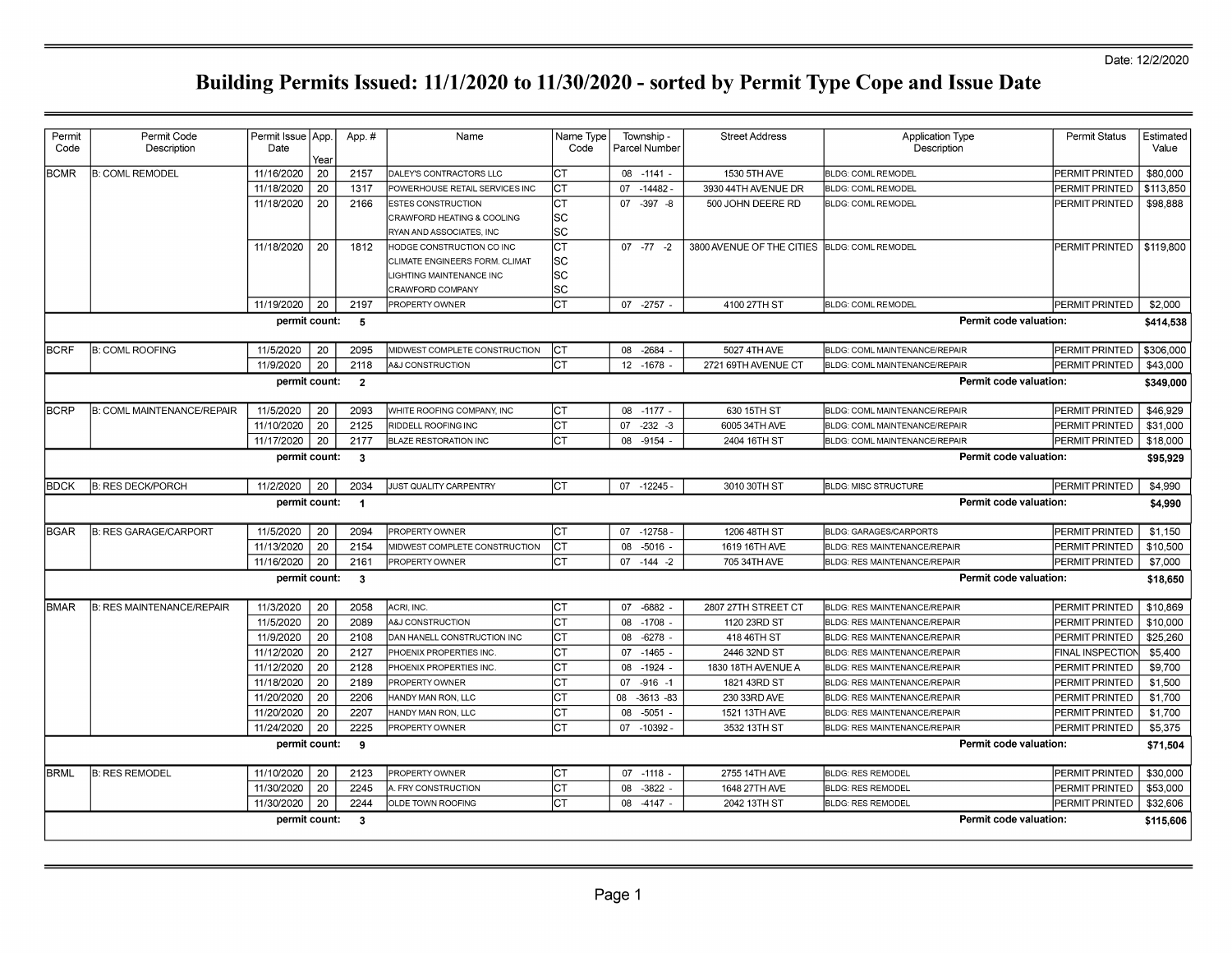|             | Description           | Date       | Permit Issue   App. | App.# | Name                                    | Name Type<br>Code | Township -<br>Parcel Number | <b>Street Address</b> | <b>Application Type</b><br>Description | <b>Permit Status</b>  | Estimated<br>Value |
|-------------|-----------------------|------------|---------------------|-------|-----------------------------------------|-------------------|-----------------------------|-----------------------|----------------------------------------|-----------------------|--------------------|
| <b>BRRF</b> | <b>B: RES ROOFING</b> | 11/2/2020  | Year<br>20          | 2036  | A&J CONSTRUCTION                        | IСТ               | 07 -10803 -                 | 4704 49TH AVE         | BLDG: RES MAINTENANCE/REPAIR           | <b>PERMIT PRINTED</b> | \$6,000            |
|             |                       | 11/2/2020  | 20                  | 2049  | <b>ADVANCED CONST &amp; IMPROVEMENT</b> | IСТ               | 07<br>$-11445-$             | 2648 44TH STREET CT   | <b>BLDG: RES MAINTENANCE/REPAIR</b>    | PERMIT PRINTED        | \$8,400            |
|             |                       | 11/2/2020  | 20                  | 2050  | ADVANCED CONST & IMPROVEMENT            | CТ                | $-5593$<br>07               | 2313 44TH ST          | <b>BLDG: RES MAINTENANCE/REPAIR</b>    | PERMIT PRINTED        | \$11,550           |
|             |                       | 11/2/2020  | 20                  | 2051  | ADVANCED CONST & IMPROVEMENT            | IСТ               | $-7805$<br>07               | 3405 15TH STREET A    | <b>BLDG: RES MAINTENANCE/REPAIR</b>    | PERMIT PRINTED        | \$7,200            |
|             |                       | 11/2/2020  | 20                  | 2053  | ADVANCED CONST & IMPROVEMENT            | Iст               | 80<br>$-3277 -$             | 1927 25TH ST          | <b>BLDG: RES MAINTENANCE/REPAIR</b>    | PERMIT PRINTED        | \$10,000           |
|             |                       | 11/2/2020  | 20                  | 2054  | ADVANCED CONST & IMPROVEMENT            | IСТ               | -7786<br>08                 | 521 26TH AVE          | BLDG: RES MAINTENANCE/REPAIR           | PERMIT PRINTED        | \$4,200            |
|             |                       | 11/3/2020  | 20                  | 2055  | GREEN VALLEY CONSTRUCTION INC.          | СT                | 07<br>$-11262$              | 3614 37TH ST          | BLDG: RES MAINTENANCE/REPAIR           | PERMIT PRINTED        | \$8,000            |
|             |                       | 11/3/2020  | 20                  | 2056  | MOXIE SOLAR                             | lст               | 07<br>$-8557$               | 1828 38TH ST          | <b>BLDG: RES MAINTENANCE/REPAIR</b>    | PERMIT PRINTED        | \$7,322            |
|             |                       |            |                     |       | MOXIE SOLAR                             | lsc               |                             |                       |                                        |                       |                    |
|             |                       |            |                     |       | <b>MOXIE SOLAR</b>                      | lsc               |                             |                       |                                        |                       |                    |
|             |                       | 11/3/2020  | 20                  | 2059  | WIRTALA CONSTRUCTION INC, PAUL          | Iст               | $-5133$<br>08               | 527 20TH AVE          | <b>BLDG: RES MAINTENANCE/REPAIR</b>    | PERMIT PRINTED        | \$6,750            |
|             |                       | 11/4/2020  | 20                  | 2077  | QC GENERAL. INC                         | СT                | 07 -11978                   | 5332 36TH AVENUE CT   | <b>BLDG: RES MAINTENANCE/REPAIR</b>    | PERMIT PRINTED        | \$14.000           |
|             |                       | 11/4/2020  | 20                  | 2075  | CALDERON'S CONSTRUCTION OF RI           | СT                | $-2704$ .<br>08             | 410 51ST ST           | <b>BLDG: RES MAINTENANCE/REPAIR</b>    | PERMIT PRINTED        | \$8,500            |
|             |                       | 11/5/2020  | 20                  | 2089  | A&J CONSTRUCTION                        | СT                | 80<br>$-1708$               | 1120 23RD ST          | <b>BLDG: RES MAINTENANCE/REPAIR</b>    | PERMIT PRINTED        | \$10,000           |
|             |                       | 11/5/2020  | 20                  | 2090  | QC ROOF DRS INC.                        | IСТ               | -3286<br>08                 | 1918 24TH ST          | BLDG: RES MAINTENANCE/REPAIR           | PERMIT PRINTED        | \$6,000            |
|             |                       | 11/5/2020  | 20                  | 2091  | <b>QC ROOF DRS INC.</b>                 | Iст               | $-5037 -$<br>80             | 1732 11TH ST          | <b>BLDG: RES MAINTENANCE/REPAIR</b>    | PERMIT PRINTED        | \$5,000            |
|             |                       | 11/5/2020  | 20                  | 2088  | A&J CONSTRUCTION                        | Iст               | $-5924$ -<br>08             | 419 8TH ST            | <b>BLDG: RES MAINTENANCE/REPAIR</b>    | PERMIT PRINTED        | \$8,000            |
|             |                       | 11/5/2020  | 20                  | 2092  | QC ROOF DRS INC                         | CТ                | $-6637 -$<br>80             | 1104 29TH ST          | BLDG: RES MAINTENANCE/REPAIR           | PERMIT PRINTED        | \$8,800            |
|             |                       | 11/6/2020  | 20                  | 2098  | QC CONSTRUCTION WORKS, LLC              | Iст               | 07<br>$-211 - 2$            | 4203 34TH AVE         | <b>BLDG: RES MAINTENANCE/REPAIR</b>    | PERMIT PRINTED        | \$8,558            |
|             |                       | 11/6/2020  | 20                  | 2097  | OLDE TOWN ROOFING                       | СT                | 07<br>-7752                 | 2332 53RD ST          | BLDG: RES MAINTENANCE/REPAIR           | PERMIT PRINTED        | \$7,853            |
|             |                       | 11/9/2020  | 20                  | 2108  | DAN HANELL CONSTRUCTION INC             | Iст               | $-6278$<br>80               | 418 46TH ST           | BLDG: RES MAINTENANCE/REPAIR           | PERMIT PRINTED        | \$25,260           |
|             |                       | 11/9/2020  | 20                  | 2106  | QC GENERAL, INC                         | СT                | $-7253$<br>08               | 410 52ND ST           | <b>BLDG: RES MAINTENANCE/REPAIR</b>    | PERMIT PRINTED        | \$9,800            |
|             |                       | 11/9/2020  | 20                  | 2117  | QUALITY CONTROL RESTORATION             | Iст               | $-9095$<br>08               | 707 24TH AVENUE CT    | <b>BLDG: RES MAINTENANCE/REPAIR</b>    | PERMIT PRINTED        | \$9,400            |
|             |                       | 11/10/2020 | 20                  | 2126  | R 3 CONSTRUCTION                        | Iст               | 07<br>$-1346$               | 2362 31ST STREET A    | BLDG: RES MAINTENANCE/REPAIR           | PERMIT PRINTED        | \$5,100            |
|             |                       | 11/12/2020 | 20                  | 2119  | A&J CONSTRUCTION                        | Iст               | $-5252$<br>07               | 1515 33RD ST          | BLDG: RES MAINTENANCE/REPAIR           | PERMIT PRINTED        | \$22,000           |
|             |                       | 11/12/2020 | 20                  | 2130  | <b>PROPERTY OWNER</b>                   | Iст               | $-4001 -$<br>80             | 408 43RD ST           | BLDG: RES MAINTENANCE/REPAIR           | PERMIT PRINTED        | \$1,920            |
|             |                       | 11/12/2020 | 20                  | 2133  | FOLEY CONTRACTING LLC                   | СT                | -4491<br>08                 | 1505 3RD ST           | BLDG: RES MAINTENANCE/REPAIR           | PERMIT PRINTED        | \$6,624            |
|             |                       | 11/12/2020 | 20                  | 2132  | A-1 ROOFING                             | IСТ               | -8630<br>08                 | 2811 17TH STREET PL   | <b>BLDG: RES MAINTENANCE/REPAIR</b>    | PERMIT PRINTED        | \$8,682            |
|             |                       | 11/12/2020 | 20                  | 2135  | PROPERTY OWNER                          | СT                | 80<br>-8962                 | 2432 3RD ST           | BLDG: RES MAINTENANCE/REPAIR           | PERMIT PRINTED        | \$3,120            |
|             |                       | 11/12/2020 | 20                  | 2134  | WIRTALA CONSTRUCTION INC, PAUL          | Iст               | 08<br>$-9303$               | 2731 8TH STREET CT    | BLDG: RES MAINTENANCE/REPAIR           | PERMIT PRINTED        | \$10,000           |
|             |                       | 11/13/2020 | 20                  | 2149  | A&J CONSTRUCTION                        | СT                | 07<br>$-12043$              | 1819 43RD STREET A    | BLDG: RES MAINTENANCE/REPAIR           | PERMIT PRINTED        | \$5,500            |
|             |                       | 11/13/2020 | 20                  | 2147  | DAN HANELL CONSTRUCTION INC             | СT                | 07<br>$-13477$              | 3622 74TH ST          | BLDG: RES MAINTENANCE/REPAIR           | PERMIT PRINTED        | \$13,569           |
|             |                       | 11/13/2020 | 20                  | 2148  | DAN HANELL CONSTRUCTION INC             | СT                | $-6572$<br>07               | 3705 13TH AVE         | <b>BLDG: RES MAINTENANCE/REPAIR</b>    | PERMIT PRINTED        | \$950              |
|             |                       | 11/13/2020 | 20                  | 2146  | DAN HANELL CONSTRUCTION INC             | lст               | 08<br>$-193$ -E             | 110 14TH AVE          | <b>BLDG: RES MAINTENANCE/REPAIR</b>    | PERMIT PRINTED        | \$16,960           |
|             |                       | 11/13/2020 | 20                  | 2152  | MIDWEST COMPLETE CONSTRUCTION           | Iст               | $-2539$<br>08               | 1920 13TH ST          | BLDG: RES MAINTENANCE/REPAIR           | PERMIT PRINTED        | \$10,200           |
|             |                       | 11/16/2020 | 20                  | 2150  | LANDEROS AND SONS CONSTRUCTION          | Iст               | $-7410 -$<br>08             | 2114 11TH ST          | BLDG: RES MAINTENANCE/REPAIR           | PERMIT PRINTED        | \$6,000            |
|             |                       | 11/16/2020 | 20                  | 2156  | A&J CONSTRUCTION                        | Iст               | $-7823$<br>08               | 1811 15TH ST          | BLDG: RES MAINTENANCE/REPAIR           | PERMIT PRINTED        | \$6,600            |
|             |                       | 11/16/2020 | 20                  | 2155  | A&J CONSTRUCTION                        | CТ                | $-8547 -$<br>08             | 968 40TH STREET CT    | BLDG: RES MAINTENANCE/REPAIR           | PERMIT PRINTED        | \$14,000           |
|             |                       | 11/17/2020 | 20                  | 2178  | QC ROOF DRS INC                         | Iст               | 07 - 13978                  | 3708 38TH STREET CT   | <b>BLDG: RES MAINTENANCE/REPAIR</b>    | PERMIT PRINTED        | \$20,000           |
|             |                       | 11/18/2020 | 20                  | 2186  | REUTHER CONSTRUCTION                    | СT                | 07<br>$-10132$              | 5006 46TH AVENUE CT   | <b>BLDG: RES MAINTENANCE/REPAIR</b>    | PERMIT PRINTED        | \$7,200            |
|             |                       | 11/18/2020 | 20                  | 2185  | REUTHER CONSTRUCTION                    | Iст               | 07<br>$-6253$               | 2413 47TH ST          | BLDG: RES MAINTENANCE/REPAIR           | PERMIT PRINTED        | \$13,800           |
|             |                       | 11/18/2020 | 20                  | 2183  | OLDE TOWN ROOFING                       | CТ                | $-9520$<br>07               | 3439 49TH ST          | BLDG: RES MAINTENANCE/REPAIR           | PERMIT PRINTED        | \$14,726           |
|             |                       | 11/18/2020 | 20                  | 2184  | CALDERON'S CONSTRUCTION OF RI           | СT                | 80<br>$-1648$               | 517 38TH ST           | <b>BLDG: RES MAINTENANCE/REPAIR</b>    | PERMIT PRINTED        | \$10,640           |
|             |                       | 11/19/2020 | 20                  | 2200  | QC ROOF DRS INC                         | Iст               | $-10800$<br>07              | 4622 49TH AVE         | <b>BLDG: RES MAINTENANCE/REPAIR</b>    | PERMIT PRINTED        | \$6,000            |
|             |                       | 11/19/2020 | 20                  | 2199  | QC ROOF DRS INC                         | lст               | 07 -5826                    | 4515 21ST AVE         | <b>BLDG: RES MAINTENANCE/REPAIR</b>    | PERMIT PRINTED        | \$6,000            |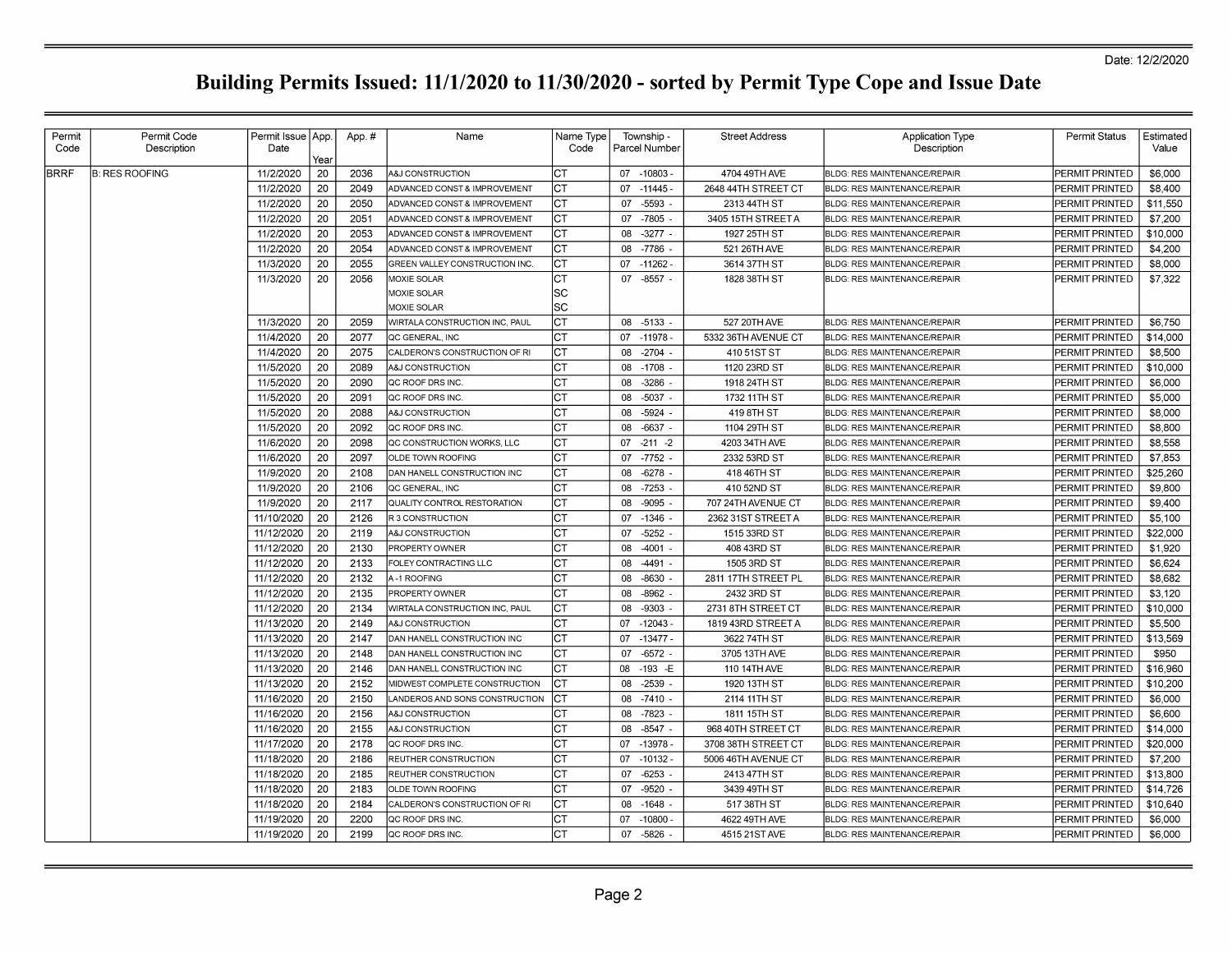| Permit           | Permit Code                       | Permit Issue   App. |      | App.#                   | Name                           | Name Type | Township -         | <b>Street Address</b>                          | <b>Application Type</b>                      | <b>Permit Status</b>    | Estimated |
|------------------|-----------------------------------|---------------------|------|-------------------------|--------------------------------|-----------|--------------------|------------------------------------------------|----------------------------------------------|-------------------------|-----------|
| Code             | Description                       | Date                |      |                         |                                | Code      | Parcel Number      |                                                | Description                                  |                         | Value     |
|                  |                                   |                     | Year |                         |                                |           |                    |                                                |                                              |                         |           |
| BRRF             | <b>B: RES ROOFING</b>             | 11/19/2020          | 20   | 2201                    | QC ROOF DRS INC.               | CT        | 08 -1478 -1        | 1305 32ND AVE                                  | BLDG: RES MAINTENANCE/REPAIR                 | PERMIT PRINTED          | \$10,000  |
|                  |                                   | 11/19/2020          | 20   | 2202                    | QC ROOF DRS INC.               | СT        | 08<br>$-9350$ .    | 880 7TH STREET CT                              | <b>BLDG: RES MAINTENANCE/REPAIR</b>          | <b>PERMIT PRINTED</b>   | \$12,000  |
|                  |                                   | 11/20/2020          | 20   | 2211                    | A. DIAZ CONSTRUCTION           | СT        | $-6761$<br>07      | 3028 54TH ST                                   | <b>BLDG: RES MAINTENANCE/REPAIR</b>          | <b>PERMIT PRINTED</b>   | \$3,000   |
|                  |                                   | 11/23/2020          | 20   | 2212                    | CREW ROOFING                   | CT        | $-689 -$<br>07     | 5101 11TH AVENUE A                             | BLDG: RES MAINTENANCE/REPAIR                 | PERMIT PRINTED          | \$6,475   |
|                  |                                   | 11/23/2020          | 20   | 2214                    | <b>I. DIAZ CONSTRUCTION</b>    | <b>CT</b> | 08<br>$-6115$      | 3111 PARK 16TH ST                              | BLDG: RES MAINTENANCE/REPAIR                 | PERMIT PRINTED          | \$2,980   |
|                  |                                   | 11/24/2020          | 20   | 2227                    | R 3 CONSTRUCTION               | <b>CT</b> | 07<br>$-10293$     | 5016 34TH AVE                                  | <b>BLDG: RES MAINTENANCE/REPAIR</b>          | PERMIT PRINTED          | \$7,800   |
|                  |                                   | 11/24/2020          | 20   | 2226                    | R 3 CONSTRUCTION               | CT        | 08<br>$-5291$      | 744 3RD ST                                     | <b>BLDG: RES MAINTENANCE/REPAIR</b>          | PERMIT PRINTED          | \$6,000   |
|                  |                                   | 11/25/2020          | 20   | 2235                    | MIDWEST COMPLETE CONSTRUCTION  | Iст       | $-7568$<br>07      | 3906 10TH AVE                                  | <b>BLDG: RES MAINTENANCE/REPAIR</b>          | <b>PERMIT PRINTED</b>   | \$2,700   |
|                  |                                   | 11/25/2020          | 20   | 2236                    | CALDERON'S CONSTRUCTION OF RI  | СT        | $-1303$<br>08      | 614 10TH ST                                    | BLDG: RES MAINTENANCE/REPAIR                 | PERMIT PRINTED          | \$11.400  |
|                  |                                   | 11/25/2020          | 20   | 2234                    | MIDWEST COMPLETE CONSTRUCTION  | CT        | 08<br>-4149        | 555 20TH AVE                                   | BLDG: RES MAINTENANCE/REPAIR                 | PERMIT PRINTED          | \$4,500   |
|                  |                                   | 11/25/2020          | 20   | 2229                    | QC ROOF DRS INC.               | СT        | $-4372$<br>08      | 1536 13TH AVE                                  | BLDG: RES MAINTENANCE/REPAIR                 | PERMIT PRINTED          | \$1,800   |
|                  |                                   | 11/25/2020          | 20   | 2237                    | <b>OLDE TOWN ROOFING</b>       | CT        | $-964$<br>08       | 1850 AVENUE OF THE CITIES                      | <b>BLDG: RES MAINTENANCE/REPAIR</b>          | PERMIT PRINTED          | \$10,710  |
|                  |                                   | 11/30/2020          | 20   | 2238                    | FOLEY CONTRACTING LLC          | CT        | $-8084$<br>08      | 2751 12TH AVE                                  | <b>BLDG: RES MAINTENANCE/REPAIR</b>          | PERMIT PRINTED          | \$15,750  |
|                  |                                   | permit count:       |      | 56                      |                                |           |                    |                                                | Permit code valuation:                       |                         | \$495,299 |
|                  |                                   |                     |      |                         |                                |           |                    |                                                |                                              |                         |           |
| <b>BRSA</b>      | <b>B: RES ADDITION</b>            | 11/30/2020          | 20   | 2251                    | PROPERTY OWNER                 | Iст       | 07 -932            | 1148 54TH ST                                   | <b>BLDG: RES ADDITION</b>                    | <b>PERMIT PRINTED</b>   | \$2,700   |
|                  |                                   | permit count:       |      | $\overline{1}$          |                                |           |                    |                                                | Permit code valuation:                       |                         | \$2,700   |
|                  |                                   |                     |      |                         |                                |           |                    |                                                |                                              |                         |           |
| <b>BRSD</b>      | <b>B: RES SIDING</b>              | 11/2/2020           | 20   | 2052                    | ADVANCED CONST & IMPROVEMENT   | Iст       | $-6164 - 43$<br>08 | 2619 4TH ST                                    | BLDG: RES MAINTENANCE/REPAIR                 | PERMIT PRINTED          | \$6,600   |
|                  |                                   | 11/3/2020           | 20   | 2061                    | PROPERTY OWNER                 | CT        | 08<br>$-4474$      | 308 15TH AVE                                   | BLDG: RES MAINTENANCE/REPAIR                 | PERMIT PRINTED          | \$2,400   |
|                  |                                   | 11/5/2020           | 20   | 2089                    | A&J CONSTRUCTION               | СT        | $-1708$<br>08      | 1120 23RD ST                                   | BLDG: RES MAINTENANCE/REPAIR                 | PERMIT PRINTED          | \$10,000  |
|                  |                                   | 11/10/2020          | 20   | 2126                    | <b>R3 CONSTRUCTION</b>         | СT        | $-1346$<br>07      | 2362 31ST STREET A                             | BLDG: RES MAINTENANCE/REPAIR                 | PERMIT PRINTED          | \$5,100   |
|                  |                                   | 11/12/2020          | 20   | 2131                    | STANLEY CAMPBELL CONSTRUCTION  | <b>CT</b> | 07<br>$-11801$     | 2651 53RD ST                                   | <b>BLDG: RES MAINTENANCE/REPAIR</b>          | PERMIT PRINTED          | \$11,000  |
|                  |                                   | 11/12/2020          | 20   | 2119                    | <b>A&amp;J CONSTRUCTION</b>    | CT        | $-5252$<br>07      | 1515 33RD ST                                   | BLDG: RES MAINTENANCE/REPAIR                 | PERMIT PRINTED          | \$22,000  |
|                  |                                   | 11/13/2020          | 20   | 2151                    | SEDLOCK INC                    | СT        | 08<br>$-4167$ .    | 528 21ST AVE                                   | BLDG: RES MAINTENANCE/REPAIR                 | PERMIT PRINTED          | \$11,459  |
|                  |                                   | 11/13/2020          | 20   | 2153                    | CALDERON'S CONSTRUCTION OF RI  | IСТ       | 08<br>$-4905 - 1$  | 1318 10TH ST                                   | <b>BLDG: RES MAINTENANCE/REPAIR</b>          | PERMIT PRINTED          | \$15,000  |
|                  |                                   | 11/16/2020          | 20   | 2155                    | A&J CONSTRUCTION               | Iст       | 08<br>$-8547$      | 968 40TH STREET CT                             | BLDG: RES MAINTENANCE/REPAIR                 | PERMIT PRINTED          | \$14,000  |
|                  |                                   | 11/18/2020          | 20   | 2185                    | REUTHER CONSTRUCTION           | CT        | $-6253$<br>07      | 2413 47TH ST                                   | BLDG: RES MAINTENANCE/REPAIR                 | PERMIT PRINTED          | \$13,800  |
|                  |                                   | permit count:       |      | 10                      |                                |           |                    |                                                | Permit code valuation:                       |                         | \$111,359 |
|                  |                                   |                     |      |                         |                                |           |                    |                                                |                                              |                         |           |
| <b>BSFH</b>      | <b>B: RES SINGLE FAMILY</b>       | 11/18/2020          | 20   | 2187                    | WOODS CONSTRUCTION & SERVICES  | IСТ       | 07 -245            | 5111 38TH AVE                                  | BLDG:RES/NEW, SINGLE FAMILY ATTD (TOWNHOUSE) | <b>PERMIT PRINTED</b>   | \$454,000 |
|                  |                                   |                     |      |                         | HANSSEN ELECTRIC               | lsc       |                    |                                                |                                              |                         |           |
|                  |                                   | permit count:       |      | $\blacksquare$          |                                |           |                    |                                                | Permit code valuation:                       |                         | \$454,000 |
|                  |                                   |                     |      |                         |                                |           |                    |                                                |                                              |                         |           |
| <b>BSMT</b>      | <b>B: RES BASEMENT WATERPROOF</b> | 11/2/2020           | 20   | 2038                    | ABSOLUTELY DRY BASEMENT WATERP | СT        | 08<br>$-6817 - 19$ | 1104 23RD ST                                   | BLDG: RES MAINTENANCE/REPAIR                 | PERMIT PRINTED          | \$15,000  |
|                  |                                   | 11/9/2020           | 20   | 2105                    | SLAB MASTERS INC. DBA HELITECH | <b>CT</b> | 08<br>$-8000$      | 1331 13TH ST                                   | BLDG: RES MAINTENANCE/REPAIR                 | PERMIT PRINTED          | \$8,000   |
|                  |                                   | 11/10/2020          | 20   | 2124                    | ABSOLUTELY DRY BASEMENT WATERP | CT        | 08<br>$-7430$      | 2037 12TH ST                                   | <b>BLDG: RES MAINTENANCE/REPAIR</b>          | <b>FINAL INSPECTION</b> | \$6,500   |
|                  |                                   | permit count:       |      | $\overline{\mathbf{3}}$ |                                |           |                    |                                                | Permit code valuation:                       |                         | \$29,500  |
|                  |                                   |                     |      |                         |                                |           |                    |                                                |                                              |                         |           |
| <b>BWKH</b>      | <b>B: WRECK HOUSE</b>             | 11/17/2020          | 20   | 2176                    | VALLEY CONSTRUCTION COMPANY    | Iст       | 08 -4933 -         | 1412 10TH ST                                   | <b>WRECK: 1 FAMILY HOUSE</b>                 | <b>PERMIT PRINTED</b>   | \$0       |
|                  |                                   | 11/19/2020          | 20   | 2198                    | RED STAR INC                   | Iст       | $-359 -$<br>07     | 3404 46TH AVE                                  | <b>WRECK: 1 FAMILY HOUSE</b>                 | PERMIT PRINTED          | \$2,900   |
|                  |                                   | permit count:       |      | $\overline{2}$          |                                |           |                    |                                                | Permit code valuation:                       |                         | \$2,900   |
|                  |                                   |                     |      |                         |                                |           |                    |                                                |                                              |                         |           |
| DRN <sub>1</sub> | ENG: CLASS 1 DRAINAGE             | 11/2/2020           | 20   | 2037                    | KLARKOWSKI CONSTRUCTION        | Iст       | 08 -1629           | 3708 5TH AVE                                   | <b>ENG: DRAINAGE PERMIT</b>                  | <b>PERMIT PRINTED</b>   | \$0       |
|                  |                                   | 11/3/2020           | 20   | 2060                    | SENECA CORPORATION             | Iст       | 07 -1898           | 2702 AVENUE OF THE CITIES ENG: DRAINAGE PERMIT |                                              | PERMIT PRINTED          | \$0       |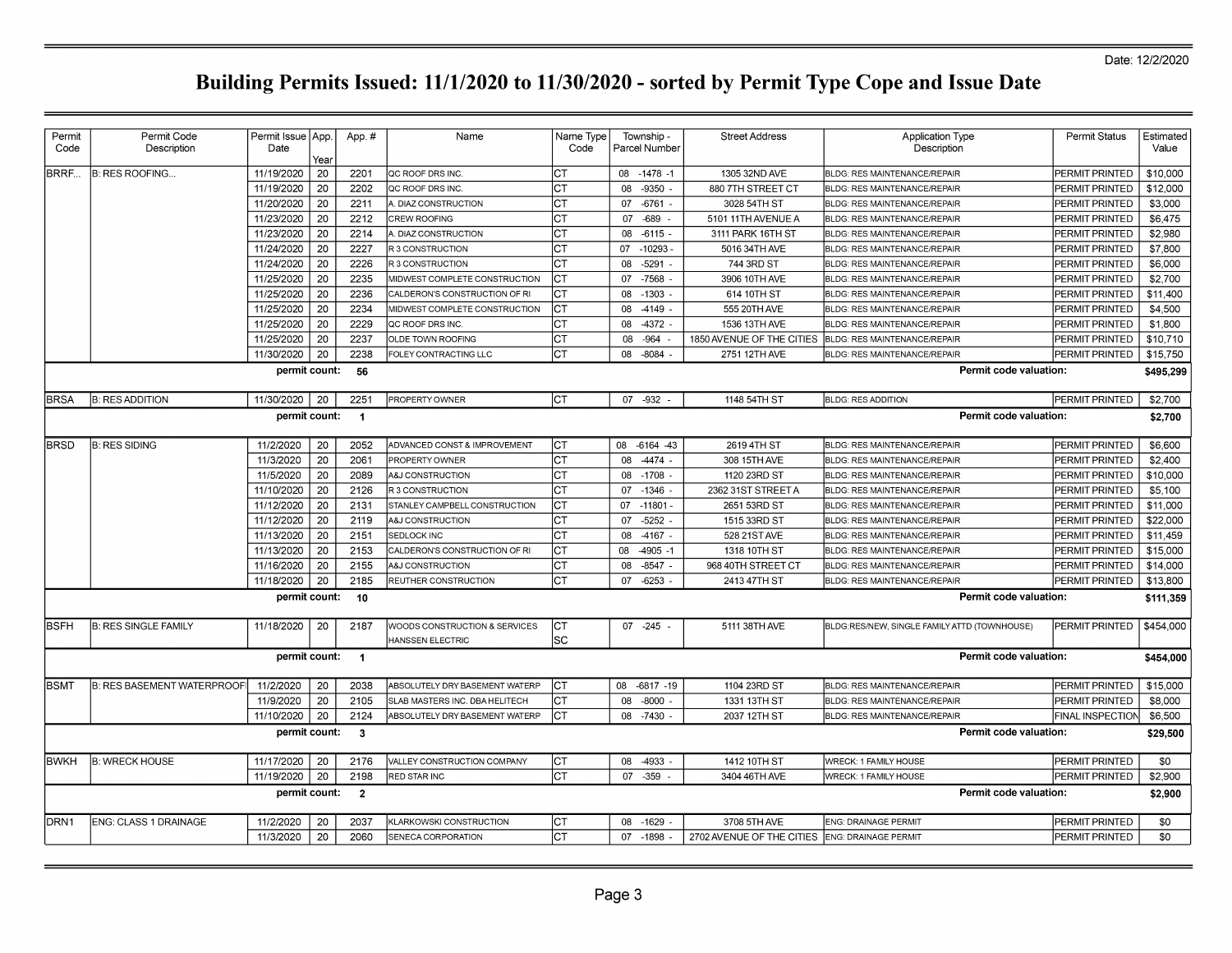| ENG: CLASS 1 DRAINAGE<br>11/3/2020.<br>20.<br>2060.<br>lsc<br>07 -1898 -<br>2702 AVENUE OF THE CITIES.<br>PERMIT PRINTED<br>\$0<br><b>GRANET CONSTRUCTION</b><br>ENG: DRAINAGE PERMIT<br>20<br>Іст<br>\$0<br>11/9/2020<br>2107<br>07<br>$-13565 - 1$<br>4500 53RD ST<br>EVANS CONCRETE AND EXCAVCTING,<br>BLDG: COML DRIVEWAY<br>PERMIT PRINTED<br>20<br>\$0<br>2176<br>Iст<br>08<br>-4933<br>1412 10TH ST<br>11/17/2020<br><b>VALLEY CONSTRUCTION COMPANY</b><br><b>WRECK: 1 FAMILY HOUSE</b><br>PERMIT PRINTED<br>20<br>11/18/2020<br>2187<br>Iст<br>$07 - 245 -$<br>5111 38TH AVE<br>\$454,000<br>WOODS CONSTRUCTION & SERVICES<br>BLDG:RES/NEW, SINGLE FAMILY ATTD (TOWNHOUSE)<br>PERMIT PRINTED<br>lsc<br>HANSSEN ELECTRIC<br>permit count:<br>Permit code valuation:<br>5<br>\$454,000<br>E: COML ELECTRICAL<br>11/10/2020<br>lст<br>1608 13TH ST<br>\$206,500<br>19<br>2206<br>08 -3434<br><b>BLDG: COML REMODEL</b><br>PERMIT PRINTED<br>HODGE CONSTRUCTION CO INC<br><b>SC</b><br><b>IGHTING MAINTENANCE INC</b><br>Іст<br>11/12/2020<br>20<br>2137<br>08 -9243 -<br>\$0<br>LAKEWOOD ELECTRIC AND GENERATO<br>3031 7TH ST<br>ELEC: WIRING, MISC<br>PERMIT PRINTED<br>11/19/2020<br>20<br>1762<br>Iст<br>\$344,198<br><b>BUILD TO SUIT INC</b><br>08<br>$-328$ -C<br>1425 RIVER DR<br><b>BLDG: COML REMODEL</b><br>PERMIT PRINTED<br>lsc<br>HAWKEYE ELECTRIC<br>lст<br>20<br>2213<br>\$8,000<br>11/23/2020<br><b>COLE ELECTRIC</b><br>07<br>$-8048 - 3$<br>3705 25TH ST<br>ELEC: WIRING, MISC<br>PERMIT PRINTED<br>Іст<br>11/24/2020<br>20<br>2224<br>$07 - 362 - 2$<br>\$10,000<br><b>STRAY VOLTAGE LLC</b><br>2800 48TH AVE<br>ELEC: SERVICE<br>PERMIT PRINTED<br>Permit code valuation:<br>permit count:<br>- 5<br>\$568,698<br>E: COML ELCT MTR RECNCT (6 MC 11/18/2020<br>20<br>2182<br>Iст<br>1530 5TH AVE<br>\$3,000<br>& L ELECTRIC INC<br>08 -1141<br>ELCT: ELCT MTR RECONNCT AFTER 6 MONTHS<br>PERMIT PRINTED<br>Permit code valuation:<br>permit count:<br>$\blacksquare$<br>\$3,000<br>Iст<br><b>B: RES SIDEWALK</b><br>11/4/2020<br>20<br>2076<br>EMERY CONSTRUCTION GROUP, INC<br>07 -2432 -<br>\$0<br>2010 44TH ST<br>BLDG: RES SIDEWALK<br><b>PERMIT PRINTED</b><br>permit count:<br>Permit code valuation:<br>\$0<br>$\overline{1}$<br><b>B: RES DRIVEWAY</b><br>11/6/2020<br>20<br>2099<br>RASMUSSEN CONSTRUCTION DBA BUC CT<br>$07 - 14565$<br>3205 55TH STREET CT<br><b>BLDG: RES DRIVEWAY</b><br><b>PERMIT PRINTED</b><br>\$0<br>Permit code valuation:<br>permit count:<br>$\blacksquare$<br>\$0<br>lст<br>\$0<br><b>B: COML DRIVEWAY</b><br>11/3/2020<br>2060<br>07 -1898<br>2702 AVENUE OF THE CITIES<br><b>ENG: DRAINAGE PERMIT</b><br>PERMIT PRINTED<br>20<br>SENECA CORPORATION<br> SC<br>GRANET CONSTRUCTION<br>Іст<br>11/9/2020<br>20<br>2107<br>07 -13565-1<br>\$0<br>EVANS CONCRETE AND EXCAVCTING,<br>4500 53RD ST<br><b>BLDG: COML DRIVEWAY</b><br>PERMIT PRINTED<br>Permit code valuation:<br>permit count:<br>$\overline{\mathbf{2}}$<br>\$0<br>Іст<br>E: RES ELECTRICAL<br>2031<br>$-535 - 33$<br>2412 AVENUE OF THE CITIES<br>\$0<br>11/2/2020<br>20<br>07<br>ELEC: SERVICE<br><b>FINAL INSPECTION</b><br>KOEHLER ELECTRIC INC. J W<br>20<br>Іст<br>\$0<br>11/2/2020<br>2032<br>KOEHLER ELECTRIC INC, J W<br>08<br>$-305$ -K<br>2635 13TH ST<br>ELEC: SERVICE<br><b>FINAL INSPECTION</b><br>Іст<br>11/2/2020<br>20<br>2033<br>607 22ND AVE<br>\$0<br>KOEHLER ELECTRIC INC, J W<br>08<br>-7341 -<br>ELEC: SERVICE<br>PERMIT PRINTED<br>20<br>Iст<br>11/2/2020<br>1890<br>\$30,000<br>PROPERTY OWNER<br>08 -8064 -<br>1152 13TH AVE<br><b>BLDG: RES REMODEL</b><br>PERMIT PRINTED<br> SC<br>DEMARLIE MAINTENANCE<br><b>SC</b><br><b>MARKIN ELECTRIC</b><br>Іст<br>11/3/2020<br>20<br>2074<br>ELECTRIC DOCTOR SERVICE LLC<br>07 -10296<br>3405 51ST ST<br>PERMIT PRINTED<br>\$0<br>ELEC: SERVICE<br>lст<br>11/3/2020<br>20<br>2056<br>\$7.322<br>MOXIE SOLAR<br>07<br>-8557 -<br>1828 38TH ST<br><b>BLDG: RES MAINTENANCE/REPAIR</b><br>PERMIT PRINTED<br>lsc<br>MOXIE SOLAR<br>lsc<br>MOXIE SOLAR<br>Iст<br>11/3/2020<br>\$0<br>20<br>2073<br>08 -8857 -<br>2711 2ND ST<br>ELEC: SERVICE<br>KOEHLER ELECTRIC INC, J W<br>PERMIT PRINTED<br>20<br>2096<br>Iст<br>\$0<br>11/5/2020<br>07<br>$-1454 -$<br>2417 32ND ST<br>QUINN ELECTRIC<br>ELEC: SERVICE<br>PERMIT PRINTED<br>Iст<br>20<br>11/10/2020<br>1539<br>$07 - 12655$<br>3619 76TH ST<br>\$19,000<br>RED BOX DESIGN INC<br>BLDG: RES MAINTENANCE/REPAIR<br>PERMIT PRINTED<br> SC<br>CULLEN ELECTRIC SERVICE<br>Іст<br>\$0<br>11/10/2020<br>20<br>2120<br>PIZANO ELECTRIC INC<br>08 -7152<br>818 18TH AVENUE A<br>FINAL INSPECTION<br>ELEC: SERVICE | Permit<br>Code | Permit Code<br>Description | Permit Issue   App.<br>Date | Year | App.# | Name | Name Type<br>Code | Township -<br>Parcel Number | <b>Street Address</b> | <b>Application Type</b><br>Description | Permit Status | Estimated<br>Value |
|-----------------------------------------------------------------------------------------------------------------------------------------------------------------------------------------------------------------------------------------------------------------------------------------------------------------------------------------------------------------------------------------------------------------------------------------------------------------------------------------------------------------------------------------------------------------------------------------------------------------------------------------------------------------------------------------------------------------------------------------------------------------------------------------------------------------------------------------------------------------------------------------------------------------------------------------------------------------------------------------------------------------------------------------------------------------------------------------------------------------------------------------------------------------------------------------------------------------------------------------------------------------------------------------------------------------------------------------------------------------------------------------------------------------------------------------------------------------------------------------------------------------------------------------------------------------------------------------------------------------------------------------------------------------------------------------------------------------------------------------------------------------------------------------------------------------------------------------------------------------------------------------------------------------------------------------------------------------------------------------------------------------------------------------------------------------------------------------------------------------------------------------------------------------------------------------------------------------------------------------------------------------------------------------------------------------------------------------------------------------------------------------------------------------------------------------------------------------------------------------------------------------------------------------------------------------------------------------------------------------------------------------------------------------------------------------------------------------------------------------------------------------------------------------------------------------------------------------------------------------------------------------------------------------------------------------------------------------------------------------------------------------------------------------------------------------------------------------------------------------------------------------------------------------------------------------------------------------------------------------------------------------------------------------------------------------------------------------------------------------------------------------------------------------------------------------------------------------------------------------------------------------------------------------------------------------------------------------------------------------------------------------------------------------------------------------------------------------------------------------------------------------------------------------------------------------------------------------------------------------------------------------------------------------------------------------------------------------------------------------------------------------------------------------------------------------------------------------------------------------------------------------------------------------------------------------------------------------------------------------------------------------------------------------------------------------------------------------------------------------------------------------------------------------------------------------------------------------------------------------------------------------------------------------------------------------------------------------------------------------------------------------------------|----------------|----------------------------|-----------------------------|------|-------|------|-------------------|-----------------------------|-----------------------|----------------------------------------|---------------|--------------------|
|                                                                                                                                                                                                                                                                                                                                                                                                                                                                                                                                                                                                                                                                                                                                                                                                                                                                                                                                                                                                                                                                                                                                                                                                                                                                                                                                                                                                                                                                                                                                                                                                                                                                                                                                                                                                                                                                                                                                                                                                                                                                                                                                                                                                                                                                                                                                                                                                                                                                                                                                                                                                                                                                                                                                                                                                                                                                                                                                                                                                                                                                                                                                                                                                                                                                                                                                                                                                                                                                                                                                                                                                                                                                                                                                                                                                                                                                                                                                                                                                                                                                                                                                                                                                                                                                                                                                                                                                                                                                                                                                                                                                                                                     | DRN1           |                            |                             |      |       |      |                   |                             |                       |                                        |               |                    |
|                                                                                                                                                                                                                                                                                                                                                                                                                                                                                                                                                                                                                                                                                                                                                                                                                                                                                                                                                                                                                                                                                                                                                                                                                                                                                                                                                                                                                                                                                                                                                                                                                                                                                                                                                                                                                                                                                                                                                                                                                                                                                                                                                                                                                                                                                                                                                                                                                                                                                                                                                                                                                                                                                                                                                                                                                                                                                                                                                                                                                                                                                                                                                                                                                                                                                                                                                                                                                                                                                                                                                                                                                                                                                                                                                                                                                                                                                                                                                                                                                                                                                                                                                                                                                                                                                                                                                                                                                                                                                                                                                                                                                                                     |                |                            |                             |      |       |      |                   |                             |                       |                                        |               |                    |
|                                                                                                                                                                                                                                                                                                                                                                                                                                                                                                                                                                                                                                                                                                                                                                                                                                                                                                                                                                                                                                                                                                                                                                                                                                                                                                                                                                                                                                                                                                                                                                                                                                                                                                                                                                                                                                                                                                                                                                                                                                                                                                                                                                                                                                                                                                                                                                                                                                                                                                                                                                                                                                                                                                                                                                                                                                                                                                                                                                                                                                                                                                                                                                                                                                                                                                                                                                                                                                                                                                                                                                                                                                                                                                                                                                                                                                                                                                                                                                                                                                                                                                                                                                                                                                                                                                                                                                                                                                                                                                                                                                                                                                                     |                |                            |                             |      |       |      |                   |                             |                       |                                        |               |                    |
|                                                                                                                                                                                                                                                                                                                                                                                                                                                                                                                                                                                                                                                                                                                                                                                                                                                                                                                                                                                                                                                                                                                                                                                                                                                                                                                                                                                                                                                                                                                                                                                                                                                                                                                                                                                                                                                                                                                                                                                                                                                                                                                                                                                                                                                                                                                                                                                                                                                                                                                                                                                                                                                                                                                                                                                                                                                                                                                                                                                                                                                                                                                                                                                                                                                                                                                                                                                                                                                                                                                                                                                                                                                                                                                                                                                                                                                                                                                                                                                                                                                                                                                                                                                                                                                                                                                                                                                                                                                                                                                                                                                                                                                     |                |                            |                             |      |       |      |                   |                             |                       |                                        |               |                    |
|                                                                                                                                                                                                                                                                                                                                                                                                                                                                                                                                                                                                                                                                                                                                                                                                                                                                                                                                                                                                                                                                                                                                                                                                                                                                                                                                                                                                                                                                                                                                                                                                                                                                                                                                                                                                                                                                                                                                                                                                                                                                                                                                                                                                                                                                                                                                                                                                                                                                                                                                                                                                                                                                                                                                                                                                                                                                                                                                                                                                                                                                                                                                                                                                                                                                                                                                                                                                                                                                                                                                                                                                                                                                                                                                                                                                                                                                                                                                                                                                                                                                                                                                                                                                                                                                                                                                                                                                                                                                                                                                                                                                                                                     |                |                            |                             |      |       |      |                   |                             |                       |                                        |               |                    |
|                                                                                                                                                                                                                                                                                                                                                                                                                                                                                                                                                                                                                                                                                                                                                                                                                                                                                                                                                                                                                                                                                                                                                                                                                                                                                                                                                                                                                                                                                                                                                                                                                                                                                                                                                                                                                                                                                                                                                                                                                                                                                                                                                                                                                                                                                                                                                                                                                                                                                                                                                                                                                                                                                                                                                                                                                                                                                                                                                                                                                                                                                                                                                                                                                                                                                                                                                                                                                                                                                                                                                                                                                                                                                                                                                                                                                                                                                                                                                                                                                                                                                                                                                                                                                                                                                                                                                                                                                                                                                                                                                                                                                                                     | EC             |                            |                             |      |       |      |                   |                             |                       |                                        |               |                    |
|                                                                                                                                                                                                                                                                                                                                                                                                                                                                                                                                                                                                                                                                                                                                                                                                                                                                                                                                                                                                                                                                                                                                                                                                                                                                                                                                                                                                                                                                                                                                                                                                                                                                                                                                                                                                                                                                                                                                                                                                                                                                                                                                                                                                                                                                                                                                                                                                                                                                                                                                                                                                                                                                                                                                                                                                                                                                                                                                                                                                                                                                                                                                                                                                                                                                                                                                                                                                                                                                                                                                                                                                                                                                                                                                                                                                                                                                                                                                                                                                                                                                                                                                                                                                                                                                                                                                                                                                                                                                                                                                                                                                                                                     |                |                            |                             |      |       |      |                   |                             |                       |                                        |               |                    |
|                                                                                                                                                                                                                                                                                                                                                                                                                                                                                                                                                                                                                                                                                                                                                                                                                                                                                                                                                                                                                                                                                                                                                                                                                                                                                                                                                                                                                                                                                                                                                                                                                                                                                                                                                                                                                                                                                                                                                                                                                                                                                                                                                                                                                                                                                                                                                                                                                                                                                                                                                                                                                                                                                                                                                                                                                                                                                                                                                                                                                                                                                                                                                                                                                                                                                                                                                                                                                                                                                                                                                                                                                                                                                                                                                                                                                                                                                                                                                                                                                                                                                                                                                                                                                                                                                                                                                                                                                                                                                                                                                                                                                                                     |                |                            |                             |      |       |      |                   |                             |                       |                                        |               |                    |
|                                                                                                                                                                                                                                                                                                                                                                                                                                                                                                                                                                                                                                                                                                                                                                                                                                                                                                                                                                                                                                                                                                                                                                                                                                                                                                                                                                                                                                                                                                                                                                                                                                                                                                                                                                                                                                                                                                                                                                                                                                                                                                                                                                                                                                                                                                                                                                                                                                                                                                                                                                                                                                                                                                                                                                                                                                                                                                                                                                                                                                                                                                                                                                                                                                                                                                                                                                                                                                                                                                                                                                                                                                                                                                                                                                                                                                                                                                                                                                                                                                                                                                                                                                                                                                                                                                                                                                                                                                                                                                                                                                                                                                                     |                |                            |                             |      |       |      |                   |                             |                       |                                        |               |                    |
|                                                                                                                                                                                                                                                                                                                                                                                                                                                                                                                                                                                                                                                                                                                                                                                                                                                                                                                                                                                                                                                                                                                                                                                                                                                                                                                                                                                                                                                                                                                                                                                                                                                                                                                                                                                                                                                                                                                                                                                                                                                                                                                                                                                                                                                                                                                                                                                                                                                                                                                                                                                                                                                                                                                                                                                                                                                                                                                                                                                                                                                                                                                                                                                                                                                                                                                                                                                                                                                                                                                                                                                                                                                                                                                                                                                                                                                                                                                                                                                                                                                                                                                                                                                                                                                                                                                                                                                                                                                                                                                                                                                                                                                     |                |                            |                             |      |       |      |                   |                             |                       |                                        |               |                    |
|                                                                                                                                                                                                                                                                                                                                                                                                                                                                                                                                                                                                                                                                                                                                                                                                                                                                                                                                                                                                                                                                                                                                                                                                                                                                                                                                                                                                                                                                                                                                                                                                                                                                                                                                                                                                                                                                                                                                                                                                                                                                                                                                                                                                                                                                                                                                                                                                                                                                                                                                                                                                                                                                                                                                                                                                                                                                                                                                                                                                                                                                                                                                                                                                                                                                                                                                                                                                                                                                                                                                                                                                                                                                                                                                                                                                                                                                                                                                                                                                                                                                                                                                                                                                                                                                                                                                                                                                                                                                                                                                                                                                                                                     |                |                            |                             |      |       |      |                   |                             |                       |                                        |               |                    |
|                                                                                                                                                                                                                                                                                                                                                                                                                                                                                                                                                                                                                                                                                                                                                                                                                                                                                                                                                                                                                                                                                                                                                                                                                                                                                                                                                                                                                                                                                                                                                                                                                                                                                                                                                                                                                                                                                                                                                                                                                                                                                                                                                                                                                                                                                                                                                                                                                                                                                                                                                                                                                                                                                                                                                                                                                                                                                                                                                                                                                                                                                                                                                                                                                                                                                                                                                                                                                                                                                                                                                                                                                                                                                                                                                                                                                                                                                                                                                                                                                                                                                                                                                                                                                                                                                                                                                                                                                                                                                                                                                                                                                                                     |                |                            |                             |      |       |      |                   |                             |                       |                                        |               |                    |
|                                                                                                                                                                                                                                                                                                                                                                                                                                                                                                                                                                                                                                                                                                                                                                                                                                                                                                                                                                                                                                                                                                                                                                                                                                                                                                                                                                                                                                                                                                                                                                                                                                                                                                                                                                                                                                                                                                                                                                                                                                                                                                                                                                                                                                                                                                                                                                                                                                                                                                                                                                                                                                                                                                                                                                                                                                                                                                                                                                                                                                                                                                                                                                                                                                                                                                                                                                                                                                                                                                                                                                                                                                                                                                                                                                                                                                                                                                                                                                                                                                                                                                                                                                                                                                                                                                                                                                                                                                                                                                                                                                                                                                                     | ECM6           |                            |                             |      |       |      |                   |                             |                       |                                        |               |                    |
|                                                                                                                                                                                                                                                                                                                                                                                                                                                                                                                                                                                                                                                                                                                                                                                                                                                                                                                                                                                                                                                                                                                                                                                                                                                                                                                                                                                                                                                                                                                                                                                                                                                                                                                                                                                                                                                                                                                                                                                                                                                                                                                                                                                                                                                                                                                                                                                                                                                                                                                                                                                                                                                                                                                                                                                                                                                                                                                                                                                                                                                                                                                                                                                                                                                                                                                                                                                                                                                                                                                                                                                                                                                                                                                                                                                                                                                                                                                                                                                                                                                                                                                                                                                                                                                                                                                                                                                                                                                                                                                                                                                                                                                     |                |                            |                             |      |       |      |                   |                             |                       |                                        |               |                    |
|                                                                                                                                                                                                                                                                                                                                                                                                                                                                                                                                                                                                                                                                                                                                                                                                                                                                                                                                                                                                                                                                                                                                                                                                                                                                                                                                                                                                                                                                                                                                                                                                                                                                                                                                                                                                                                                                                                                                                                                                                                                                                                                                                                                                                                                                                                                                                                                                                                                                                                                                                                                                                                                                                                                                                                                                                                                                                                                                                                                                                                                                                                                                                                                                                                                                                                                                                                                                                                                                                                                                                                                                                                                                                                                                                                                                                                                                                                                                                                                                                                                                                                                                                                                                                                                                                                                                                                                                                                                                                                                                                                                                                                                     | <b>ENA</b>     |                            |                             |      |       |      |                   |                             |                       |                                        |               |                    |
|                                                                                                                                                                                                                                                                                                                                                                                                                                                                                                                                                                                                                                                                                                                                                                                                                                                                                                                                                                                                                                                                                                                                                                                                                                                                                                                                                                                                                                                                                                                                                                                                                                                                                                                                                                                                                                                                                                                                                                                                                                                                                                                                                                                                                                                                                                                                                                                                                                                                                                                                                                                                                                                                                                                                                                                                                                                                                                                                                                                                                                                                                                                                                                                                                                                                                                                                                                                                                                                                                                                                                                                                                                                                                                                                                                                                                                                                                                                                                                                                                                                                                                                                                                                                                                                                                                                                                                                                                                                                                                                                                                                                                                                     |                |                            |                             |      |       |      |                   |                             |                       |                                        |               |                    |
|                                                                                                                                                                                                                                                                                                                                                                                                                                                                                                                                                                                                                                                                                                                                                                                                                                                                                                                                                                                                                                                                                                                                                                                                                                                                                                                                                                                                                                                                                                                                                                                                                                                                                                                                                                                                                                                                                                                                                                                                                                                                                                                                                                                                                                                                                                                                                                                                                                                                                                                                                                                                                                                                                                                                                                                                                                                                                                                                                                                                                                                                                                                                                                                                                                                                                                                                                                                                                                                                                                                                                                                                                                                                                                                                                                                                                                                                                                                                                                                                                                                                                                                                                                                                                                                                                                                                                                                                                                                                                                                                                                                                                                                     | <b>ENB</b>     |                            |                             |      |       |      |                   |                             |                       |                                        |               |                    |
|                                                                                                                                                                                                                                                                                                                                                                                                                                                                                                                                                                                                                                                                                                                                                                                                                                                                                                                                                                                                                                                                                                                                                                                                                                                                                                                                                                                                                                                                                                                                                                                                                                                                                                                                                                                                                                                                                                                                                                                                                                                                                                                                                                                                                                                                                                                                                                                                                                                                                                                                                                                                                                                                                                                                                                                                                                                                                                                                                                                                                                                                                                                                                                                                                                                                                                                                                                                                                                                                                                                                                                                                                                                                                                                                                                                                                                                                                                                                                                                                                                                                                                                                                                                                                                                                                                                                                                                                                                                                                                                                                                                                                                                     |                |                            |                             |      |       |      |                   |                             |                       |                                        |               |                    |
|                                                                                                                                                                                                                                                                                                                                                                                                                                                                                                                                                                                                                                                                                                                                                                                                                                                                                                                                                                                                                                                                                                                                                                                                                                                                                                                                                                                                                                                                                                                                                                                                                                                                                                                                                                                                                                                                                                                                                                                                                                                                                                                                                                                                                                                                                                                                                                                                                                                                                                                                                                                                                                                                                                                                                                                                                                                                                                                                                                                                                                                                                                                                                                                                                                                                                                                                                                                                                                                                                                                                                                                                                                                                                                                                                                                                                                                                                                                                                                                                                                                                                                                                                                                                                                                                                                                                                                                                                                                                                                                                                                                                                                                     | <b>END</b>     |                            |                             |      |       |      |                   |                             |                       |                                        |               |                    |
|                                                                                                                                                                                                                                                                                                                                                                                                                                                                                                                                                                                                                                                                                                                                                                                                                                                                                                                                                                                                                                                                                                                                                                                                                                                                                                                                                                                                                                                                                                                                                                                                                                                                                                                                                                                                                                                                                                                                                                                                                                                                                                                                                                                                                                                                                                                                                                                                                                                                                                                                                                                                                                                                                                                                                                                                                                                                                                                                                                                                                                                                                                                                                                                                                                                                                                                                                                                                                                                                                                                                                                                                                                                                                                                                                                                                                                                                                                                                                                                                                                                                                                                                                                                                                                                                                                                                                                                                                                                                                                                                                                                                                                                     |                |                            |                             |      |       |      |                   |                             |                       |                                        |               |                    |
|                                                                                                                                                                                                                                                                                                                                                                                                                                                                                                                                                                                                                                                                                                                                                                                                                                                                                                                                                                                                                                                                                                                                                                                                                                                                                                                                                                                                                                                                                                                                                                                                                                                                                                                                                                                                                                                                                                                                                                                                                                                                                                                                                                                                                                                                                                                                                                                                                                                                                                                                                                                                                                                                                                                                                                                                                                                                                                                                                                                                                                                                                                                                                                                                                                                                                                                                                                                                                                                                                                                                                                                                                                                                                                                                                                                                                                                                                                                                                                                                                                                                                                                                                                                                                                                                                                                                                                                                                                                                                                                                                                                                                                                     |                |                            |                             |      |       |      |                   |                             |                       |                                        |               |                    |
|                                                                                                                                                                                                                                                                                                                                                                                                                                                                                                                                                                                                                                                                                                                                                                                                                                                                                                                                                                                                                                                                                                                                                                                                                                                                                                                                                                                                                                                                                                                                                                                                                                                                                                                                                                                                                                                                                                                                                                                                                                                                                                                                                                                                                                                                                                                                                                                                                                                                                                                                                                                                                                                                                                                                                                                                                                                                                                                                                                                                                                                                                                                                                                                                                                                                                                                                                                                                                                                                                                                                                                                                                                                                                                                                                                                                                                                                                                                                                                                                                                                                                                                                                                                                                                                                                                                                                                                                                                                                                                                                                                                                                                                     | ler            |                            |                             |      |       |      |                   |                             |                       |                                        |               |                    |
|                                                                                                                                                                                                                                                                                                                                                                                                                                                                                                                                                                                                                                                                                                                                                                                                                                                                                                                                                                                                                                                                                                                                                                                                                                                                                                                                                                                                                                                                                                                                                                                                                                                                                                                                                                                                                                                                                                                                                                                                                                                                                                                                                                                                                                                                                                                                                                                                                                                                                                                                                                                                                                                                                                                                                                                                                                                                                                                                                                                                                                                                                                                                                                                                                                                                                                                                                                                                                                                                                                                                                                                                                                                                                                                                                                                                                                                                                                                                                                                                                                                                                                                                                                                                                                                                                                                                                                                                                                                                                                                                                                                                                                                     |                |                            |                             |      |       |      |                   |                             |                       |                                        |               |                    |
|                                                                                                                                                                                                                                                                                                                                                                                                                                                                                                                                                                                                                                                                                                                                                                                                                                                                                                                                                                                                                                                                                                                                                                                                                                                                                                                                                                                                                                                                                                                                                                                                                                                                                                                                                                                                                                                                                                                                                                                                                                                                                                                                                                                                                                                                                                                                                                                                                                                                                                                                                                                                                                                                                                                                                                                                                                                                                                                                                                                                                                                                                                                                                                                                                                                                                                                                                                                                                                                                                                                                                                                                                                                                                                                                                                                                                                                                                                                                                                                                                                                                                                                                                                                                                                                                                                                                                                                                                                                                                                                                                                                                                                                     |                |                            |                             |      |       |      |                   |                             |                       |                                        |               |                    |
|                                                                                                                                                                                                                                                                                                                                                                                                                                                                                                                                                                                                                                                                                                                                                                                                                                                                                                                                                                                                                                                                                                                                                                                                                                                                                                                                                                                                                                                                                                                                                                                                                                                                                                                                                                                                                                                                                                                                                                                                                                                                                                                                                                                                                                                                                                                                                                                                                                                                                                                                                                                                                                                                                                                                                                                                                                                                                                                                                                                                                                                                                                                                                                                                                                                                                                                                                                                                                                                                                                                                                                                                                                                                                                                                                                                                                                                                                                                                                                                                                                                                                                                                                                                                                                                                                                                                                                                                                                                                                                                                                                                                                                                     |                |                            |                             |      |       |      |                   |                             |                       |                                        |               |                    |
|                                                                                                                                                                                                                                                                                                                                                                                                                                                                                                                                                                                                                                                                                                                                                                                                                                                                                                                                                                                                                                                                                                                                                                                                                                                                                                                                                                                                                                                                                                                                                                                                                                                                                                                                                                                                                                                                                                                                                                                                                                                                                                                                                                                                                                                                                                                                                                                                                                                                                                                                                                                                                                                                                                                                                                                                                                                                                                                                                                                                                                                                                                                                                                                                                                                                                                                                                                                                                                                                                                                                                                                                                                                                                                                                                                                                                                                                                                                                                                                                                                                                                                                                                                                                                                                                                                                                                                                                                                                                                                                                                                                                                                                     |                |                            |                             |      |       |      |                   |                             |                       |                                        |               |                    |
|                                                                                                                                                                                                                                                                                                                                                                                                                                                                                                                                                                                                                                                                                                                                                                                                                                                                                                                                                                                                                                                                                                                                                                                                                                                                                                                                                                                                                                                                                                                                                                                                                                                                                                                                                                                                                                                                                                                                                                                                                                                                                                                                                                                                                                                                                                                                                                                                                                                                                                                                                                                                                                                                                                                                                                                                                                                                                                                                                                                                                                                                                                                                                                                                                                                                                                                                                                                                                                                                                                                                                                                                                                                                                                                                                                                                                                                                                                                                                                                                                                                                                                                                                                                                                                                                                                                                                                                                                                                                                                                                                                                                                                                     |                |                            |                             |      |       |      |                   |                             |                       |                                        |               |                    |
|                                                                                                                                                                                                                                                                                                                                                                                                                                                                                                                                                                                                                                                                                                                                                                                                                                                                                                                                                                                                                                                                                                                                                                                                                                                                                                                                                                                                                                                                                                                                                                                                                                                                                                                                                                                                                                                                                                                                                                                                                                                                                                                                                                                                                                                                                                                                                                                                                                                                                                                                                                                                                                                                                                                                                                                                                                                                                                                                                                                                                                                                                                                                                                                                                                                                                                                                                                                                                                                                                                                                                                                                                                                                                                                                                                                                                                                                                                                                                                                                                                                                                                                                                                                                                                                                                                                                                                                                                                                                                                                                                                                                                                                     |                |                            |                             |      |       |      |                   |                             |                       |                                        |               |                    |
|                                                                                                                                                                                                                                                                                                                                                                                                                                                                                                                                                                                                                                                                                                                                                                                                                                                                                                                                                                                                                                                                                                                                                                                                                                                                                                                                                                                                                                                                                                                                                                                                                                                                                                                                                                                                                                                                                                                                                                                                                                                                                                                                                                                                                                                                                                                                                                                                                                                                                                                                                                                                                                                                                                                                                                                                                                                                                                                                                                                                                                                                                                                                                                                                                                                                                                                                                                                                                                                                                                                                                                                                                                                                                                                                                                                                                                                                                                                                                                                                                                                                                                                                                                                                                                                                                                                                                                                                                                                                                                                                                                                                                                                     |                |                            |                             |      |       |      |                   |                             |                       |                                        |               |                    |
|                                                                                                                                                                                                                                                                                                                                                                                                                                                                                                                                                                                                                                                                                                                                                                                                                                                                                                                                                                                                                                                                                                                                                                                                                                                                                                                                                                                                                                                                                                                                                                                                                                                                                                                                                                                                                                                                                                                                                                                                                                                                                                                                                                                                                                                                                                                                                                                                                                                                                                                                                                                                                                                                                                                                                                                                                                                                                                                                                                                                                                                                                                                                                                                                                                                                                                                                                                                                                                                                                                                                                                                                                                                                                                                                                                                                                                                                                                                                                                                                                                                                                                                                                                                                                                                                                                                                                                                                                                                                                                                                                                                                                                                     |                |                            |                             |      |       |      |                   |                             |                       |                                        |               |                    |
|                                                                                                                                                                                                                                                                                                                                                                                                                                                                                                                                                                                                                                                                                                                                                                                                                                                                                                                                                                                                                                                                                                                                                                                                                                                                                                                                                                                                                                                                                                                                                                                                                                                                                                                                                                                                                                                                                                                                                                                                                                                                                                                                                                                                                                                                                                                                                                                                                                                                                                                                                                                                                                                                                                                                                                                                                                                                                                                                                                                                                                                                                                                                                                                                                                                                                                                                                                                                                                                                                                                                                                                                                                                                                                                                                                                                                                                                                                                                                                                                                                                                                                                                                                                                                                                                                                                                                                                                                                                                                                                                                                                                                                                     |                |                            |                             |      |       |      |                   |                             |                       |                                        |               |                    |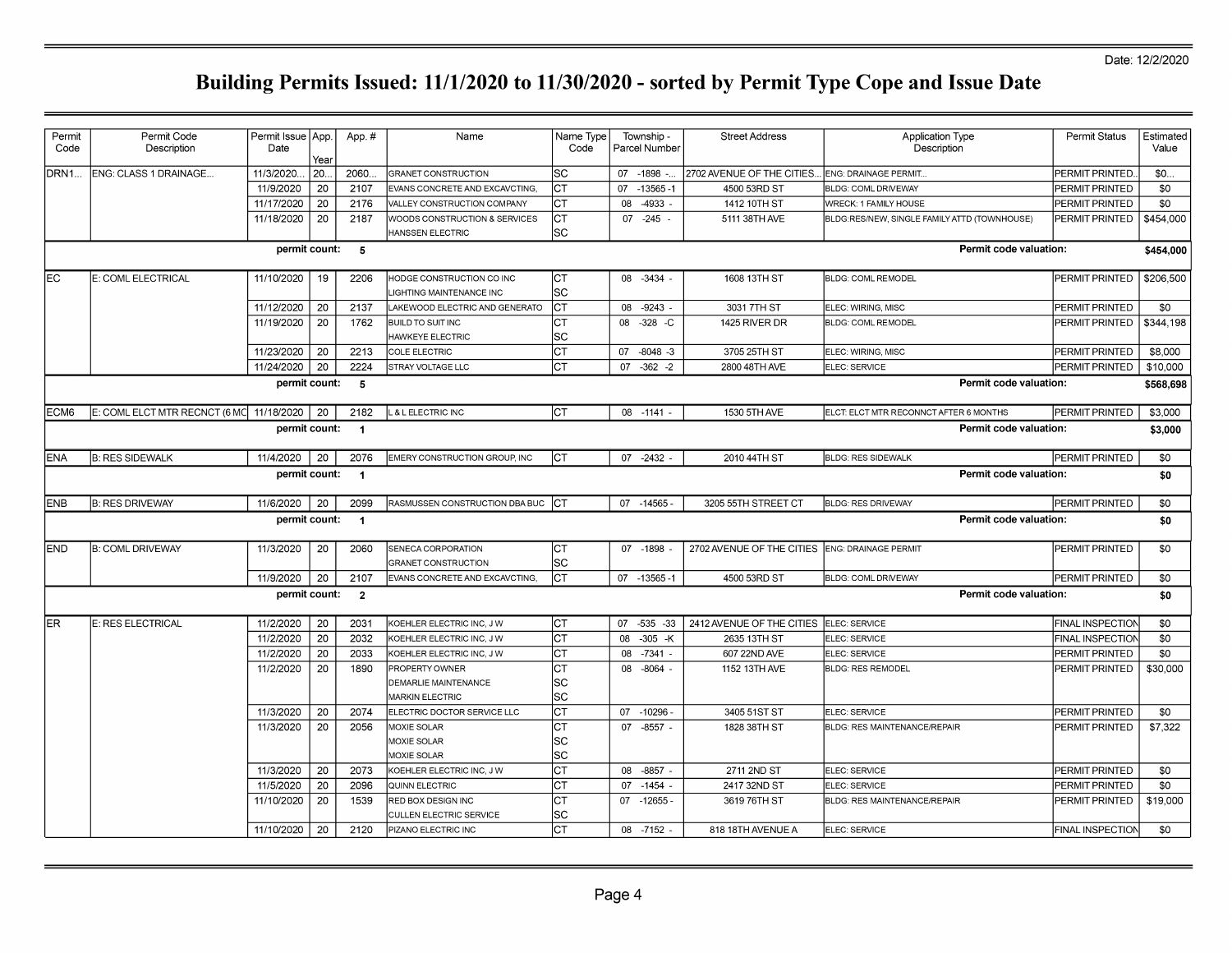| Permit | Permit Code        | Permit Issue   App. |            | App.# | Name                                   | Name Type | Township -         | <b>Street Address</b> | <b>Application Type</b>                      | Permit Status         | Estimated |
|--------|--------------------|---------------------|------------|-------|----------------------------------------|-----------|--------------------|-----------------------|----------------------------------------------|-----------------------|-----------|
| Code   | Description        | Date                |            |       |                                        | Code      | Parcel Number      |                       | Description                                  |                       | Value     |
| ER     | E: RES ELECTRICAL  | 11/12/2020          | Year<br>20 | 2136  | <b>SCHNELL ELECTRIC</b>                | СT        | 07 - 784 -         | 5224 11TH AVENUE B    | ELEC: SERVICE                                | PERMIT PRINTED        | \$0       |
|        |                    | 11/16/2020          | 20         | 2160  | ELECTRIC DOCTOR SERVICE LLC            | Iст       | 07<br>$-10293 -$   | 5016 34TH AVE         | ELEC: SERVICE                                | PERMIT PRINTED        | \$10,013  |
|        |                    | 11/16/2020          | 20         | 1626  | PROPERTY OWNER                         | СT        | $-13324$<br>07     | 818 34TH AVE          | <b>BLDG: GARAGES/CARPORTS</b>                | PERMIT PRINTED        | \$10.752  |
|        |                    | 11/17/2020          | 20         | 2168  | <b>TRI-CITY ELECTRIC COMPANY</b>       | CT        | $-3822$<br>08      | 1648 27TH AVE         | ELEC: SERVICE                                | PERMIT PRINTED        | \$300     |
|        |                    | 11/18/2020          | 20         | 2179  | THADDEUS H ELECTRIC INC                | СT        | $-2757 -$<br>07    | 4100 27TH ST          | ELEC: REMODEL                                | PERMIT PRINTED        | \$200     |
|        |                    | 11/19/2020          | 20         | 2191  | ELECTRIC DOCTOR SERVICE LLC            | CT        | 07 -10295          | 3401 51ST ST          | ELEC: WIRING, MISC                           | PERMIT PRINTED        | \$9,778   |
|        |                    | 11/19/2020          | 20         | 2190  | ELECTRIC DOCTOR SERVICE LLC            | СT        | 07<br>$-14105$     | 5307 16TH AVE         | ELEC: WIRING, MISC                           | PERMIT PRINTED        | \$9,613   |
|        |                    | 11/19/2020          | 20         | 2194  | ELECTRIC DOCTOR SERVICE LLC            | CT        | 07<br>$-14962$     | 4211 33RD AVE         | ELEC: WIRING, MISC                           | PERMIT PRINTED        | \$7,550   |
|        |                    | 11/19/2020          | 20         | 2187  | WOODS CONSTRUCTION & SERVICES          | СT        | 07<br>$-245$       | 5111 38TH AVE         | BLDG:RES/NEW, SINGLE FAMILY ATTD (TOWNHOUSE) | PERMIT PRINTED        | \$454,000 |
|        |                    |                     |            |       | <b>HANSSEN ELECTRIC</b>                | SC        |                    |                       |                                              |                       |           |
|        |                    | 11/19/2020          | 20         | 2192  | ELECTRIC DOCTOR SERVICE LLC            | СT        | $-286$<br>08       | 1545 30TH AVE         | ELEC: WIRING, MISC                           | PERMIT PRINTED        | \$7,997   |
|        |                    | 11/19/2020          | 20         | 2193  | ELECTRIC DOCTOR SERVICE LLC            | СT        | 08<br>$-6912$ .    | 1446 24TH AVE         | ELEC: WIRING, MISC                           | PERMIT PRINTED        | \$6,510   |
|        |                    | 11/25/2020          | 20         | 2233  | HANSSEN ELECTRIC                       | СT        | 80<br>$-8259$      | 421 19TH ST           | ELEC: REPAIR                                 | PERMIT PRINTED        | \$800     |
|        |                    | 11/30/2020          | 20         | 2249  | ELECTRIC DOCTOR SERVICE LLC            | CТ        | $-10978$<br>07     | 3509 51ST ST          | ELEC: WIRING, MISC                           | PERMIT PRINTED        | \$10.515  |
|        |                    | 11/30/2020          | 20         | 2247  | PIKUZA ELECTRIC INC                    | Iст       | 08<br>$-3192$ .    | 1701 2ND ST           | ELEC: REPAIR                                 | PERMIT PRINTED        | \$0       |
|        |                    | 11/30/2020          | 20         | 2246  | PIKUZA ELECTRIC INC                    | CT        | $-3899$<br>08      | 1415 18TH ST          | ELEC: REPAIR                                 | PERMIT PRINTED        | \$0       |
|        |                    | 11/30/2020          | 20         | 2248  | PIKUZA ELECTRIC INC                    | CT        | 08<br>$-8067$ -    | 1136 13TH AVE         | ELEC: REPAIR                                 | PERMIT PRINTED        | \$0       |
|        |                    | permit count:       |            | 26    |                                        |           |                    |                       | Permit code valuation:                       |                       | \$584,350 |
| MС     | M: COML MECHANICAL | 11/3/2020           | 20         | 2070  | CYPRESS COMMERCIAL, INC                | Iст       | $-7758$<br>07      | 4040 38TH AVE         | HTG: ROOFTOP UNIT, REPLACE                   | PERMIT PRINTED        | \$6,800   |
|        |                    | 11/9/2020           | 20         | 2111  | SCHEBLER COMPANY                       | СT        | 07<br>$-14103$     | 2500 52ND AVE         | HTG: FURNACE/AC, REPLACE                     | PERMIT PRINTED        | \$43.646  |
|        |                    | 11/16/2020          | 20         | 2164  | BRADY COMPANY, J L                     | СT        | 07<br>$-7759 - 1$  | 4101 41ST ST          | <b>HTG: ROOFTOP UNIT, REPLACE</b>            | PERMIT PRINTED        | \$14,000  |
|        |                    | 11/18/2020          | 20         | 2166  | ESTES CONSTRUCTION                     | <b>CT</b> | 07 - 397 - 8       | 500 JOHN DEERE RD     | <b>BLDG: COML REMODEL</b>                    | PERMIT PRINTED        | \$98,888  |
|        |                    |                     |            |       | CRAWFORD HEATING & COOLING             | SC        |                    |                       |                                              |                       |           |
|        |                    |                     |            |       | RYAN AND ASSOCIATES, INC               | SC        |                    |                       |                                              |                       |           |
|        |                    | 11/20/2020          | 20         | 2204  | <b>KALE HEATING &amp; AC</b>           | СT        | 07 -12940          | 4544 3RD ST           | HTG: FURNACE/AC, REPLACE                     | PERMIT PRINTED        | \$33,706  |
|        |                    | 11/20/2020          | 20         | 2203  | <b>KALE HEATING &amp; AC</b>           | <b>CT</b> | 08<br>$-1517 -$    | 121 37TH ST           | HTG: BOILER/FURNACE, REPLACE                 | PERMIT PRINTED        | \$11,609  |
|        |                    | 11/20/2020          | 20         | 2208  | BRADY COMPANY, J L                     | СT        | $-4744 - A$<br>08  | 1317 15TH ST          | HTG: BOILER/FURNACE, REPLACE                 | PERMIT PRINTED        | \$6,000   |
|        |                    | 11/30/2020          | 20         | 2241  | CLIMATE ENGINEERS FORM. CLIMAT         | Iст       | -4378<br>08        | 1610 5TH AVE          | HTG: FURNACE/AC, REPLACE                     | PERMIT PRINTED        | \$60,000  |
|        |                    | 11/30/2020          | 20         | 2242  | CLIMATE ENGINEERS FORM. CLIMAT         | CT        | $-7980$<br>80      | 1830 6TH AVE          | HTG: FURNACE/AC, REPLACE                     | PERMIT PRINTED        | \$142,000 |
|        |                    | permit count:       |            | -9    |                                        |           |                    |                       | Permit code valuation:                       |                       | \$416,649 |
| MR     | M: RES MECHANICAL  | 11/2/2020           | 20         | 2045  | GABRILSON HEATING & AC                 | lст       | $-13514$<br>07     | 4 DEER RUN            | HTG: BOILER/FURNACE, REPLACE                 | <b>PERMIT PRINTED</b> | \$2,000   |
|        |                    | 11/2/2020           | 20         | 2044  | <b>CRAWFORD HEATING &amp; COOLING</b>  | СT        | 07 -1805           | 1605 34TH ST          | HTG: BOILER/FURNACE, REPLACE                 | PERMIT PRINTED        | \$2,950   |
|        |                    | 11/2/2020           | 20         | 2043  | <b>B &amp; W TIN SHOP</b>              | СT        | 07<br>$-995$       | 2501 46TH ST          | HTG: BOILER/FURNACE, REPLACE                 | PERMIT PRINTED        | \$4,000   |
|        |                    | 11/2/2020           | 20         | 2042  | <b>CALE HEATING &amp; AC</b>           | СT        | 80<br>$-321 - 39$  | 3062 7TH ST           | HTG: BOILER/FURNACE. REPLACE                 | PERMIT PRINTED        | \$4,370   |
|        |                    | 11/2/2020           | 20         | 2046  | CRAWFORD HEATING & COOLING             | СT        | 08<br>$-4571 -$    | 824 20TH AVE          | HTG: BOILER/FURNACE. REPLACE                 | PERMIT PRINTED        | \$3,360   |
|        |                    | 11/2/2020           | 20         | 2047  | KLAUER HEATING & AC LTD                | СT        | $-6647 -$<br>08    | 2945 11TH AVENUE A    | HTG: FURNACE/AC, REPLACE                     | PERMIT PRINTED        | \$6,765   |
|        |                    | 11/2/2020           | 20         | 2048  | <b>GABRILSON HEATING &amp; AC</b>      | Iст       | $-6817 - 26$<br>08 | 940 23RD ST           | HTG: FURNACE/AC, REPLACE                     | <b>PERMIT PRINTED</b> | \$4,800   |
|        |                    | 11/3/2020           | 20         | 2066  | DOUG'S HEATING & AIR COND              | СT        | 07<br>$-9019$ .    | 3801 22ND AVE         | HTG: FURNACE/AC, REPLACE                     | PERMIT PRINTED        | \$8,000   |
|        |                    | 11/3/2020           | 20         | 2067  | DOUG'S HEATING & AIR COND              | СT        | $-1363$<br>08      | 2211 BARNARD CT       | HTG: FURNACE/AC. REPLACE                     | PERMIT PRINTED        | \$9,600   |
|        |                    | 11/3/2020           | 20         | 2068  | BRADY COMPANY, J L                     | CT        | 08<br>$-2708$      | 430 51ST ST           | HTG: FURNACE/AC, REPLACE                     | PERMIT PRINTED        | \$6,800   |
|        |                    | 11/4/2020           | 20         | 2086  | <b>ADVANCED MECH. &amp; GEOTHERMAL</b> | СT        | 07<br>$-32 - 8$    | 5105 21ST AVE         | HTG: FURNACE/AC, REPLACE                     | PERMIT PRINTED        | \$8,400   |
|        |                    | 11/4/2020           | 20         | 2087  | FAMILY HEATING & COOLING               | СT        | $-9084$<br>08      | 225 31 ST AVE         | HTG: FURNACE/AC, REPLACE                     | PERMIT PRINTED        | \$5,865   |
|        |                    | 11/9/2020           | 20         | 2114  | DOUG'S HEATING & AIR COND              | CT        | 07 - 13144         | 2914 55TH STREET CT   | HTG: BOILER/FURNACE, REPLACE                 | PERMIT PRINTED        | \$4,900   |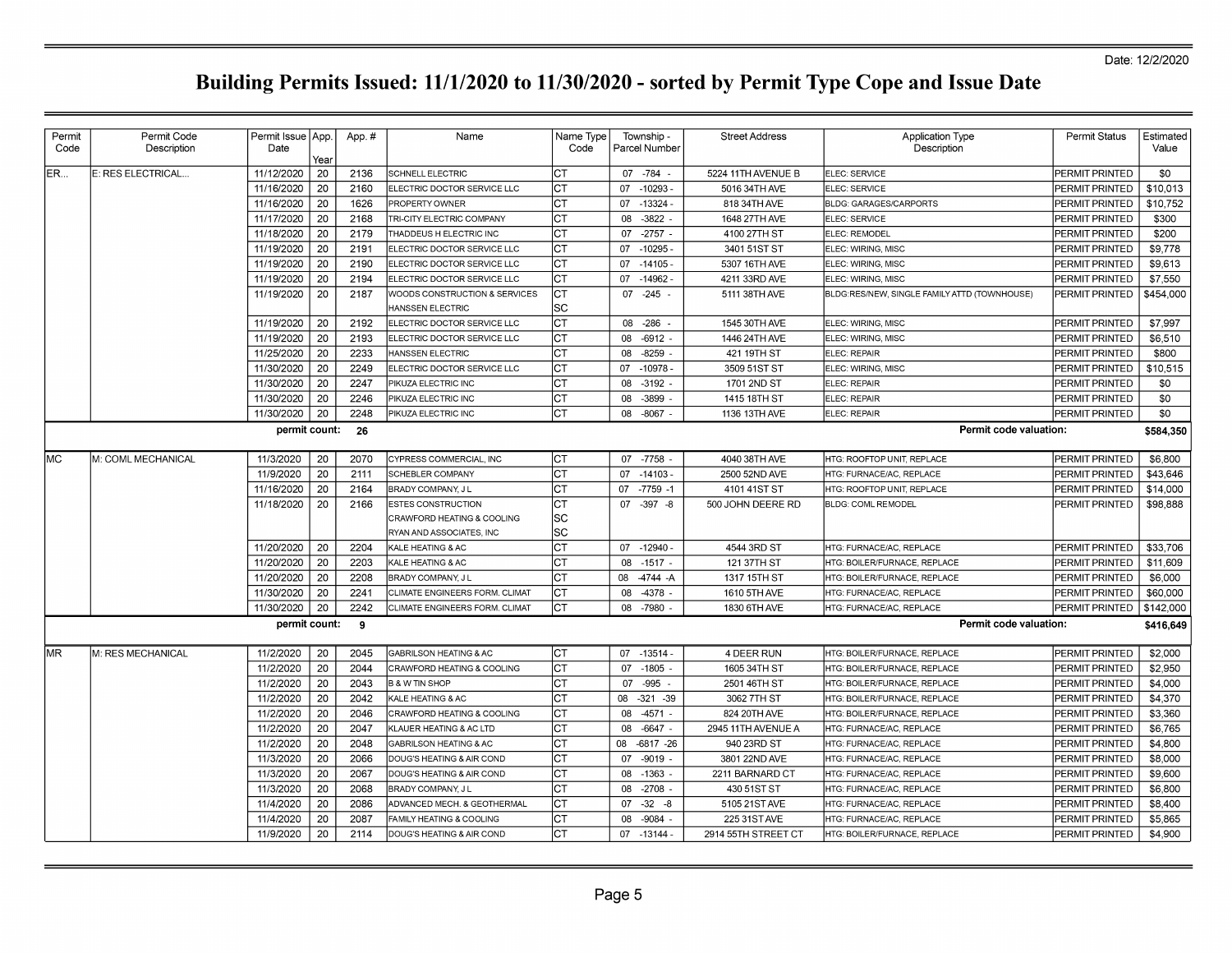| Permit<br>Code | Permit Code<br>Description    | Permit Issue   App.<br>Date | Year     | App.#                   | Name                                             | Name Type<br>Code | Township -<br>Parcel Number | <b>Street Address</b>          | <b>Application Type</b><br>Description             | Permit Status                    | Estimated<br>Value |
|----------------|-------------------------------|-----------------------------|----------|-------------------------|--------------------------------------------------|-------------------|-----------------------------|--------------------------------|----------------------------------------------------|----------------------------------|--------------------|
| MR             | M: RES MECHANICAL             | 11/9/2020                   | 20       | 2110                    | DOUG'S HEATING & AIR COND                        | СT                | 07 -9019 -                  | 3801 22ND AVE                  | HTG: FURNACE/AC. REPLACE                           | PERMIT PRINTED                   | \$8,800            |
|                |                               | 11/9/2020                   | 20       | 2109                    | PRECISION AIR HTG & AC INC                       | СT                | 07<br>-9859                 | 3575 49TH ST                   | HTG: FURNACE/AC, REPLACE                           | PERMIT PRINTED                   | \$9,550            |
|                |                               | 11/9/2020                   | 20       | 2113                    | PRECISION AIR HTG & AC INC                       | C1                | 80<br>$-5742$               | 1409 7TH AVE                   | HTG: BOILER/FURNACE, REPLACE                       | PERMIT PRINTED                   | \$4,936            |
|                |                               | 11/9/2020                   | 20       | 2115                    | SCHEBLER COMPANY                                 | Iст               | 08<br>$-8679$ -             | 3119 12TH AVE                  | HTG: BOILER/FURNACE, REPLACE                       | PERMIT PRINTED                   | \$2,543            |
|                |                               | 11/10/2020                  | 20       | 2122                    | PRECISION AIR HTG & AC INC                       | lc1               | $-535 - 4$<br>07            | 2918 12TH AVE                  | HTG: FURNACE/AC, REPLACE                           | PERMIT PRINTED                   | \$10,078           |
|                |                               | 11/13/2020                  | 20       | 2142                    | HEATCO SERVICE COMPANY                           | Iст               | $-2488$<br>08               | 336 RAILROAD AVE               | HTG: BOILER/FURNACE, REPLACE                       | PERMIT PRINTED                   | \$2,900            |
|                |                               | 11/16/2020                  | 20       | 2162                    | <b>BRADY COMPANY, JL</b>                         | Iст               | 07 -8482                    | 2806 18TH STREET C             | HTG: FURNACE/AC, REPLACE                           | PERMIT PRINTED                   | \$9,000            |
|                |                               | 11/16/2020                  | 20       | 1409                    | <b>BM BAGBY INC</b>                              | Iст               | $77777 -$                   | 6045 34TH AVE                  | BLDG:RES/NEW, 3-4 FAMILY DWELLING                  | PERMIT PRINTED                   | \$74,000           |
|                |                               |                             |          |                         | <b>DEMARLIE MAINTENANCE</b>                      | lsc               |                             |                                |                                                    |                                  |                    |
|                |                               |                             |          |                         | ACCURATE ELCT INSTALLATION LLC                   | SC                |                             |                                |                                                    |                                  |                    |
|                |                               |                             |          |                         | BRADY COMPANY, J L                               | SC                |                             |                                |                                                    |                                  |                    |
|                |                               | 11/16/2020                  | 20       | 1408                    | BM BAGBY INC                                     | <b>CT</b>         | 77777 -                     | 6049 34TH AVE                  | BLDG:RES/NEW, 3-4 FAMILY DWELLING                  | PERMIT PRINTED                   | \$74,000           |
|                |                               |                             |          |                         | <b>DEMARLIE MAINTENANCE</b>                      | lsc               |                             |                                |                                                    |                                  |                    |
|                |                               |                             |          |                         | ACCURATE ELCT INSTALLATION LLC                   | SC                |                             |                                |                                                    |                                  |                    |
|                |                               |                             |          |                         | <b>BRADY COMPANY, JL</b>                         | sc                |                             |                                |                                                    |                                  |                    |
|                |                               | 11/17/2020                  | 20       | 2173                    | CRAWFORD HEATING & COOLING                       | lст               | $07 - 11802$                | 5125 27TH AVE                  | HTG: BOILER/FURNACE, REPLACE                       | PERMIT PRINTED                   | \$3,600            |
|                |                               | 11/17/2020                  | 20       | 2171                    | KALE HEATING & AC                                | lст               | 08<br>$-2906 - 1$           | 2416 5TH AVE                   | HTG: FURNACE/AC, REPLACE                           | PERMIT PRINTED                   | \$7,373            |
|                |                               | 11/17/2020                  | 20       | 2172                    | TOTAL MAINTENANCE INC                            | СT                | $-7527$ -<br>08             | 2114 15TH ST                   | HTG: BOILER/FURNACE, REPLACE                       | PERMIT PRINTED                   | \$3,282            |
|                |                               | 11/19/2020<br>11/20/2020    | 20<br>20 | 2196<br>2209            | <b>BITLER HEATING</b><br>KLAUER HEATING & AC LTD | Iст<br>Iст        | 07 -7294<br>07<br>$-10293$  | 4618 11TH AVE<br>5016 34TH AVE | <b>HTG: GAS PIPING</b>                             | PERMIT PRINTED<br>PERMIT PRINTED | \$800<br>\$500     |
|                |                               | 11/20/2020                  | 20       | 2205                    | O'DELLS HEATING AND AC                           | Iст               | 07 -11140                   | 4819 51ST AVE                  | <b>HTG: GAS PIPING</b><br>HTG: FURNACE/AC, REPLACE | PERMIT PRINTED                   | \$6,416            |
|                |                               | 11/20/2020                  | 20       | 2163                    | <b>CLINTS HEATING &amp; AIR</b>                  | lsc               | 07<br>$-11317$              | 5115 27TH AVE                  | HTG: BOILER/FURNACE, REPLACE                       | PERMIT PRINTED                   | \$3,000            |
|                |                               | 11/20/2020                  | 20       | 509                     | BEIRNE BUILDERS INC                              | Iст               | 08<br>-8586                 | 3725 10TH AVENUE CT            | <b>BLDG: RES REMODEL</b>                           | PERMIT PRINTED                   | \$95,279           |
|                |                               |                             |          |                         | HANSSEN ELECTRIC                                 | SC                |                             |                                |                                                    |                                  |                    |
|                |                               |                             |          |                         | ELEMENT PLUMBING LLC                             | SC                |                             |                                |                                                    |                                  |                    |
|                |                               |                             |          |                         | KALE HEATING & AC                                | SC                |                             |                                |                                                    |                                  |                    |
|                |                               | 11/24/2020                  | 20       | 2219                    | KLAUER HEATING & AC LTD                          | CT                | 08 -2558                    | 1914 12TH ST                   | HTG: BOILER/FURNACE, REPLACE                       | PERMIT PRINTED                   | \$3.760            |
|                |                               | 11/24/2020                  | 20       | 2218                    | TOTAL MAINTENANCE INC                            | <b>CT</b>         | $-2761$<br>08               | 4800 4TH AVE                   | HTG: BOILER/FURNACE, REPLACE                       | PERMIT PRINTED                   | \$5,750            |
|                |                               | 11/24/2020                  | 20       | 2217                    | <b>BRADY COMPANY, JL</b>                         | lст               | 08<br>$-4441$               | 354 14TH AVE                   | HTG: FURNACE/AC, REPLACE                           | PERMIT PRINTED                   | \$4,800            |
|                |                               | 11/25/2020                  | 20       | 2232                    | <b>HEATCO SERVICE COMPANY</b>                    | <b>CT</b>         | 08 -4736 -1                 | 1223 15TH ST                   | HTG: BOILER/FURNACE, INSTALL                       | PERMIT PRINTED                   | \$3,900            |
|                |                               | permit count:               |          | -34                     |                                                  |                   |                             |                                | Permit code valuation:                             |                                  | \$406,077          |
| lPC.           | P: COML PLUMBING              | 11/3/2020                   | 20       | 2069                    | TOTAL MAINTENANCE INC                            | Iст               | 08 -5430                    | 1209 4TH AVE                   | PLBG: WATER SERVICE REPLACEMENT                    | PERMIT PRINTED                   | \$4,500            |
|                |                               | 11/20/2020                  | 20       | 2210                    | RAGAN MECHANICAL INC                             | CT                | 07<br>$-65 - 8$             | 4330 12TH AVE                  | PLBG: INSTALLATION, COMMERCIAL                     | PERMIT PRINTED                   | \$6,985            |
|                |                               | 11/25/2020                  | 20       | 2166                    | ESTES CONSTRUCTION                               | Іст               | 07 - 397 - 8                | 500 JOHN DEERE RD              | BLDG: COML REMODEL                                 | PERMIT PRINTED                   | \$98,888           |
|                |                               |                             |          |                         | CRAWFORD HEATING & COOLING                       | SC                |                             |                                |                                                    |                                  |                    |
|                |                               |                             |          |                         | RYAN AND ASSOCIATES, INC                         | lsc               |                             |                                |                                                    |                                  |                    |
|                |                               | permit count:               |          | $\overline{\mathbf{3}}$ |                                                  |                   |                             |                                | Permit code valuation:                             |                                  | \$110,373          |
| IPCR6          | P: RES GAS MTR RECONCT (6 MO) | 11/13/2020                  | 20       | 2140                    | <b>HEATCO SERVICE COMPANY</b>                    | Iст               | 08 -2302 -                  | 1620 5TH ST                    | HTG: GAS MTR RECONNECT AFTER 6 MONTHS              | <b>PERMIT PRINTED</b>            | \$500              |
|                |                               | 11/13/2020                  | 20       | 2138                    | <b>HEATCO SERVICE COMPANY</b>                    | Iст               | $-2487 -$<br>80             | 340 RAILROAD AVE               | HTG: GAS MTR RECONNECT AFTER 6 MONTHS              | <b>PERMIT PRINTED</b>            | \$500              |
|                |                               | 11/13/2020                  | 20       | 2139                    | <b>HEATCO SERVICE COMPANY</b>                    | <b>CT</b>         | $-2488$<br>08               | 336 RAILROAD AVE               | HTG: GAS MTR RECONNECT AFTER 6 MONTHS              | PERMIT PRINTED                   | \$500              |
|                |                               | 11/25/2020                  | 20       | 2231                    | <b>HEATCO SERVICE COMPANY</b>                    | <b>CT</b>         | 08<br>$-4736 - 1$           | 1223 15TH ST                   | HTG: GAS MTR RECONNECT AFTER 6 MONTHS              | PERMIT PRINTED                   | \$320              |
|                |                               | permit count:               |          | $\overline{4}$          |                                                  |                   |                             |                                | Permit code valuation:                             |                                  | \$1,820            |
| <b>PCX</b>     | P: COML EXCAVATION            | 11/9/2020                   | 20       | 2112                    | NORTHWEST MECHANICAL INC                         | Iст               | 08 -5411 -                  | 1701 RIVER DR                  | PLBG: WATER SERVICE REPAIR                         | PERMIT PRINTED                   | \$4,000            |
|                |                               |                             |          |                         |                                                  |                   |                             |                                |                                                    |                                  |                    |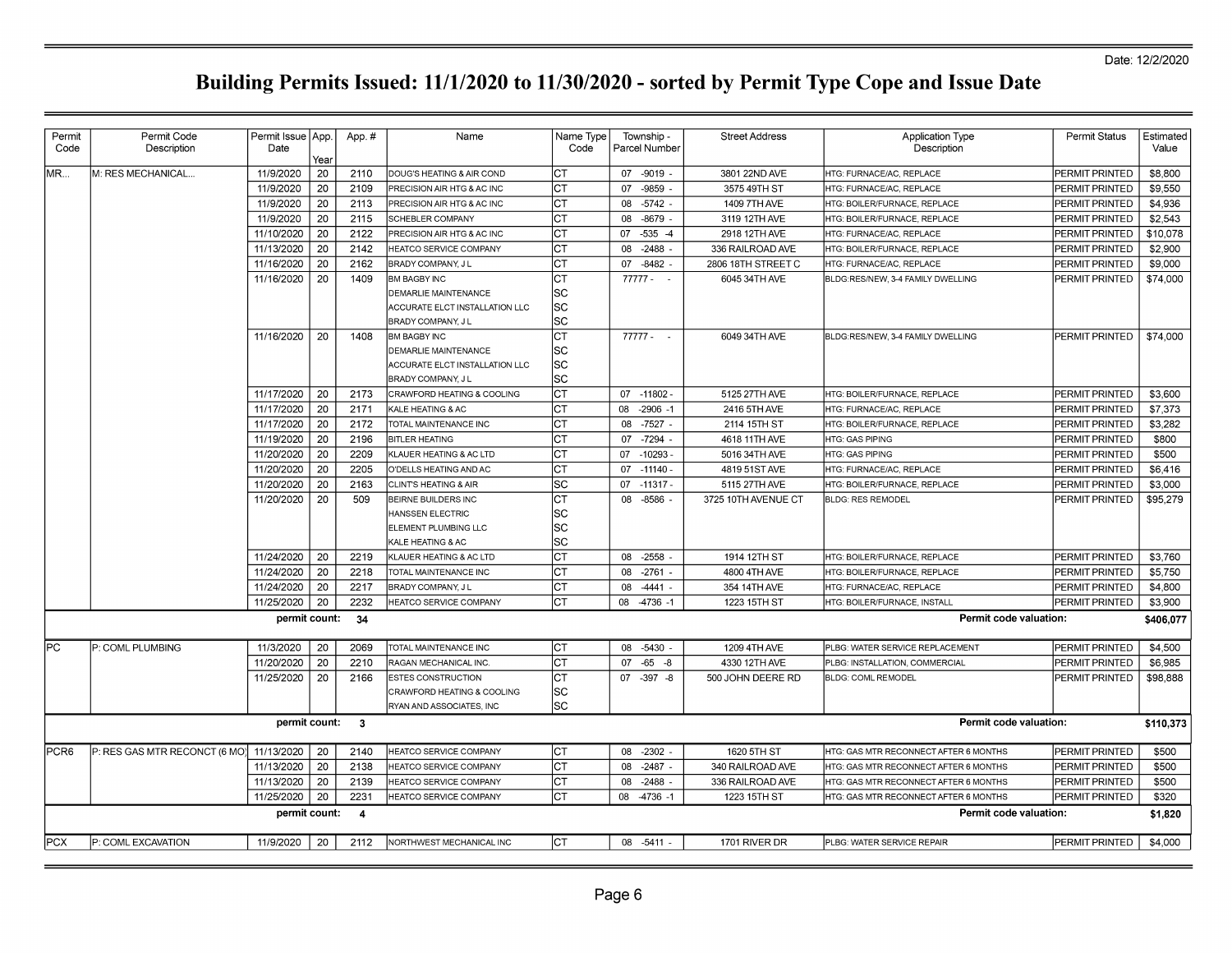| <b>PDR</b>  | P: RES DISCONNECT SWR/WTR S\ 11/17/2020 | permit count:            |          |                         |                                                                                             | Code                           | Parcel Number                    |                              | Description                              |                                  | Value              |
|-------------|-----------------------------------------|--------------------------|----------|-------------------------|---------------------------------------------------------------------------------------------|--------------------------------|----------------------------------|------------------------------|------------------------------------------|----------------------------------|--------------------|
|             |                                         |                          |          | $\blacksquare$          |                                                                                             |                                |                                  |                              | Permit code valuation:                   |                                  | \$4,000            |
|             |                                         |                          | 20       | 2169                    | CRAWFORD COMPANY                                                                            | Iст                            | -4933<br>08                      | 1412 10TH ST                 | PLBG: DISCONNECT WATER & SEWER SERVICE   | FINAL INSPECTION                 | \$1,000            |
|             |                                         | permit count:            |          | $\overline{\mathbf{1}}$ |                                                                                             |                                |                                  |                              | Permit code valuation:                   |                                  | \$1,000            |
| PGR         | P: RES GAS PIPING                       | 11/3/2020                | 20       | 2072                    | CRAWFORD COMPANY                                                                            | Iст                            | $07 - 12321 -$                   | 3415 36TH STREET A           | PLBG: GAS PIPING                         | PERMIT PRINTED                   | \$750              |
|             |                                         | 11/3/2020                | 20       | 2063                    | <b>BLONDELL PLUMBING SERVICES</b>                                                           | lст                            | $-13695$<br>07                   | 22 VELIE DR                  | PLBG: GAS PIPING                         | PERMIT PRINTED                   | \$750              |
|             |                                         | 11/3/2020                | 20       | 2071                    | <b>BLONDELL PLUMBING SERVICES</b>                                                           | CT                             | 07<br>$-7303$                    | 4515 11TH AVENUE A           | PLBG: GAS PIPING                         | FINAL INSPECTION                 | \$750              |
|             |                                         | 11/3/2020                | 20       | 2062                    | TAPPENDORF PLUMBING AND HEATIN                                                              | Iст                            | $-7341 -$<br>08                  | 607 22ND AVE                 | PLBG: GAS PIPING                         | FINAL INSPECTION                 | \$750              |
|             |                                         | 11/18/2020               | 20       | 2175                    | ALL ACTION PLUMBING                                                                         | <b>CT</b>                      | 80<br>$-6912 -$                  | 1446 24TH AVE                | PLBG: GAS PIPING                         | PERMIT PRINTED                   | \$400              |
|             |                                         | permit count:            |          | 5                       |                                                                                             |                                |                                  |                              | Permit code valuation:                   |                                  | \$3,400            |
| lPR.        | P: RES PLUMBING                         | 11/3/2020                | 20       | 2065                    | <b>NORTHWEST MECHANICAL</b>                                                                 | lст                            | $07 - 11742$                     | 4503 11TH AVENUE C           | PLBG: INSTALLATION, RESIDENTIAL          | PERMIT PRINTED                   | \$350              |
|             |                                         | 11/3/2020                | 20       | 2064                    | NORTHWEST MECHANICAL                                                                        | <b>CT</b>                      | $-1435 -$<br>08                  | 1712 26TH ST                 | PLBG: INSTALLATION, RESIDENTIAL          | PERMIT PRINTED                   | \$500              |
|             |                                         | 11/4/2020                | 20       | 2085                    | HOMETOWN PLUMBING AND HEATING                                                               | CT                             | $-7520$<br>07                    | 2323 19TH ST                 | PLBG: INSTALLATION, RESIDENTIAL          | PERMIT PRINTED                   | \$2,700            |
|             |                                         | 11/4/2020                | 20       | 509                     | <b>BEIRNE BUILDERS INC</b><br>HANSSEN ELECTRIC<br>ELEMENT PLUMBING LLC<br>KALE HEATING & AC | <b>CT</b><br> SC<br> SC<br> sc | 08 -8586                         | 3725 10TH AVENUE CT          | <b>BLDG: RES REMODEL</b>                 | PERMIT PRINTED                   | \$95,279           |
|             |                                         | 11/16/2020               | 20       | 2165                    | ALL ACTION PLUMBING                                                                         | <b>CT</b>                      | 07 -995 -                        | 2501 46TH ST                 | PLBG: INSTALLATION, RESIDENTIAL          | PERMIT PRINTED                   | \$2,500            |
|             |                                         | 11/24/2020               | 20       | 1899                    | PROPERTY OWNER                                                                              | CT                             | 07 -5877 -                       | 1140 48TH ST                 | <b>BLDG: RES MAINTENANCE/REPAIR</b>      | PERMIT PRINTED                   | \$3,080            |
|             |                                         | 11/25/2020               | 20       | 2012                    | <b>BLACKHAWK BUILDERS</b><br>BLONDELL PLUMBING SERVICES                                     | CT<br> SC                      | 07 -8068 -                       | 3410 28TH AVENUE CT          | <b>BLDG: RES REMODEL</b>                 | PERMIT PRINTED                   | \$19,100           |
|             |                                         | 11/30/2020               | 20       | 2243                    | LENNY DESANTIAGO PLUMBING                                                                   | $\overline{c}$                 | 08 -2302 -                       | 1620 5TH ST                  | PLBG: INSTALLATION, RESIDENTIAL          | PERMIT PRINTED                   | \$1,800            |
|             |                                         | permit count:            |          | 8                       |                                                                                             |                                |                                  |                              | Permit code valuation:                   |                                  | \$125,309          |
| <b>PRWH</b> | P: RES WATER HEATER                     | 11/4/2020                | 20       | 2084                    | LENNY DESANTIAGO PLUMBING                                                                   | Iст                            | 07 -1397 -                       | 2444 31ST ST                 | PLBG: WATER HEATER                       | PERMIT PRINTED                   | \$900              |
|             |                                         | 11/4/2020                | 20       | 2082                    | LENNY DESANTIAGO PLUMBING                                                                   | Іст                            | 08<br>$-2916 -$                  | 2431 6TH AVE                 | PLBG: WATER HEATER                       | PERMIT PRINTED                   | \$900              |
|             |                                         | 11/4/2020                | 20       | 2083                    | LENNY DESANTIAGO PLUMBING                                                                   | СT                             | 08<br>$-3038 - 2$                | 2407 4TH ST                  | PLBG: WATER HEATER                       | PERMIT PRINTED                   | \$900              |
|             |                                         | 11/9/2020                | 20       | 2103                    | BLONDELL PLUMBING SERVICES                                                                  | Iст                            | $-14005$<br>07                   | 3603 72ND ST                 | PLBG: WATER HEATER                       | PERMIT PRINTED                   | \$1,000            |
|             |                                         | 11/9/2020                | 20       | 2102                    | BLONDELL PLUMBING SERVICES                                                                  | СT                             | 07<br>$-14453$                   | 3423 79TH ST                 | PLBG: WATER HEATER                       | PERMIT PRINTED                   | \$1,000            |
|             |                                         | 11/9/2020                | 20       | 2101                    | <b>BLONDELL PLUMBING SERVICES</b>                                                           | CT                             | 07<br>$-8086$                    | 3522 26TH AVENUE B           | PLBG: WATER HEATER                       | PERMIT PRINTED                   | \$1,000            |
|             |                                         | 11/9/2020                | 20       | 2100                    | <b>BLONDELL PLUMBING SERVICES</b>                                                           | Iст                            | $-9953 -$<br>07                  | 3510 44TH ST                 | PLBG: WATER HEATER                       | PERMIT PRINTED                   | \$1,000            |
|             |                                         | 11/12/2020               | 20       | 2129                    | LENNY DESANTIAGO PLUMBING                                                                   | CT                             | 08<br>$-63$                      | 1936 12TH AVE                | PLBG: WATER HEATER                       | PERMIT PRINTED                   | \$1,200            |
|             |                                         | 11/17/2020               | 20       | 2174                    | <b>ERICKSON PLUMBING</b>                                                                    | Iст                            | 07 - 12356                       | 3413 37TH AVE                | PLBG: WATER HEATER                       | PERMIT PRINTED                   | \$1,000            |
|             |                                         | 11/17/2020               | 20       | 2170                    | NORTHWEST MECHANICAL                                                                        | СT                             | 07<br>$-2183$                    | 2441 29TH ST                 | PLBG: WATER HEATER                       | PERMIT PRINTED                   | \$1,250            |
|             |                                         | 11/19/2020               | 20       | 2195                    | LENNY DESANTIAGO PLUMBING                                                                   | <b>CT</b>                      | 07<br>$-12321$                   | 3415 36TH STREET A           | PLBG: WATER HEATER                       | PERMIT PRINTED                   | \$1,000            |
|             |                                         | 11/24/2020               | 20       | 2221                    | WATSON PLUMBING AND MECHANICAL                                                              | lст                            | $-6360$<br>07                    | 1003 41ST ST                 | PLBG: WATER HEATER                       | PERMIT PRINTED                   | \$1,000            |
|             |                                         | 11/24/2020               | 20       | 2220                    | WATSON PLUMBING AND MECHANICAL                                                              | CT                             | 07<br>$-6397 -$                  | 1006 40TH ST                 | PLBG: WATER HEATER                       | PERMIT PRINTED                   | \$1,000            |
|             |                                         | 11/24/2020               | 20<br>20 | 2223                    | WATSON PLUMBING AND MECHANICAL                                                              | CT                             | $-1993$<br>08                    | 1823 18TH AVE                | PLBG: WATER HEATER                       | PERMIT PRINTED                   | \$1,000            |
|             |                                         | 11/24/2020<br>11/25/2020 | 20       | 2222<br>2230            | WATSON PLUMBING AND MECHANICAL<br><b>BLONDELL PLUMBING SERVICES</b>                         | СT<br>СT                       | 08<br>$-7840 -$<br>08<br>$-7341$ | 1836 14TH ST<br>607 22ND AVE | PLBG: WATER HEATER<br>PLBG: WATER HEATER | PERMIT PRINTED<br>PERMIT PRINTED | \$1,000<br>\$1,000 |
|             |                                         | 11/30/2020               | 20       | 2239                    | <b>ERICKSON PLUMBING</b>                                                                    | <b>CT</b>                      | $-1835$<br>07                    | 1605 33RD ST                 | PLBG: WATER HEATER                       | PERMIT PRINTED                   | \$1,000            |
|             |                                         | 11/30/2020               | 20       | 2240                    | HOMETOWN PLUMBING AND HEATING                                                               | Iст                            | 08 -6555                         | 2413 19TH AVE                | PLBG: WATER HEATER                       | PERMIT PRINTED                   | \$925              |